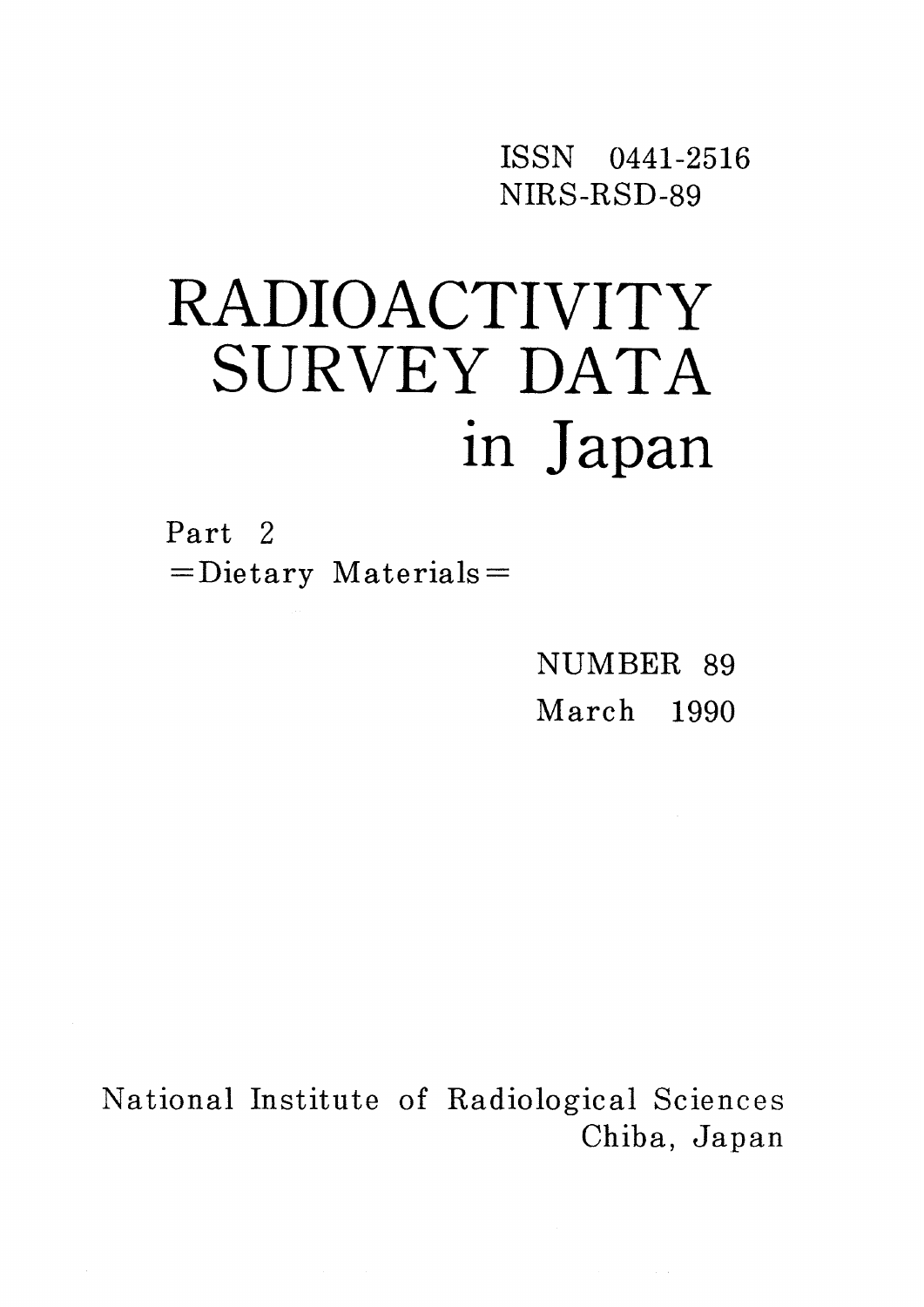# Radioactivity Survey Data in Japan Number 89

March 1990 Part  $2 =$ Dietary Materials =

|    | Contents                                   |      |
|----|--------------------------------------------|------|
|    |                                            | Page |
|    | Environmental and Dietary Materials        |      |
|    | (Japan Chemical Analysis Center)           |      |
| 1. |                                            |      |
| 2. |                                            |      |
| 3. |                                            |      |
| 4. |                                            |      |
| 5. |                                            |      |
| 6. |                                            |      |
|    | (1)                                        |      |
|    |                                            |      |
|    | (producing districts)                      |      |
|    |                                            |      |
|    | (consuming districts)                      |      |
|    |                                            |      |
|    | (producing districts for domestic program) |      |
|    |                                            |      |
|    | (producing districts for WHO program)      |      |
|    |                                            |      |
|    | (consuming districts)                      |      |
|    |                                            |      |
|    | (producing districts)                      |      |
|    |                                            |      |
|    | (consuming districts)                      |      |
|    | (5)                                        |      |
|    | (6)                                        |      |
|    | (7)                                        |      |
|    | (8)                                        |      |
| 7. | Contents of Figure (Selected Locations)    |      |

Editted by National Institute of Radiological Sciences, under the supervision of Science and Technology Agency of Japanese Government.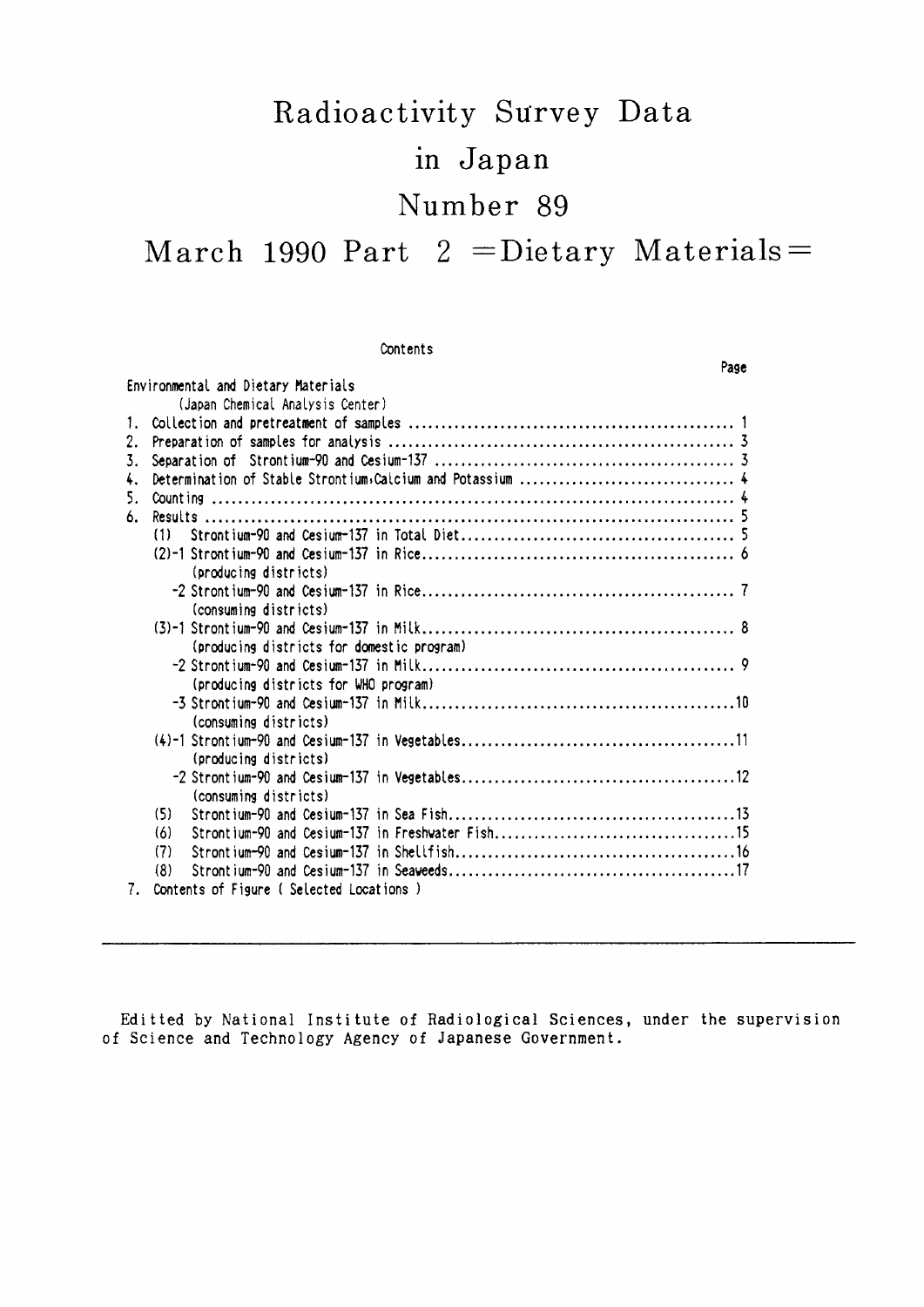Environmental and Dietary Materials<sup>\*</sup>

#### (Japan Chemical Analysis Center)

Collection and pretreatment of samples

(1) Rain and dry fallout

Rain and dry fallout was collected monthly on a sampling tray, approximately 5000 cm<sup>2</sup> in area, which was filled with water to a depth of 1 cm at the beginning of every month.

Strontium and cesium carrier solutions were added after the sample was filtered. The tray was washed with 5  $\ell$  of distilled vater and the vashing vas combined to the filtrate.

The sample was passed through a cation exchange column (500 ml of Dowex 50W  $\times$ 8, 50  $\sim$  100 mesh, Na form) at a rate flow of 80 ml/min.

#### (2) Airborne dust

Airborne dust was collected by an electrostatic precipitator or a filter air sampler for every three months at a rate of more than 3000 m<sup>3</sup> per month. The sampling was done 1 to 1.5 meters above the ground.

#### (3) Service water and freshwater

Service water, 100  $\ell$  each, was collected at the intake of the vater-treatment plant and at the tap after vater vas left running for five minutes. Strontium and cesium carriers were added to the filtered water sample. The subsequent process was the same as that described in the section (1). Freshwater was treated in the same way as the service vater.

#### $(4)$  Soil

Soil was collected from the location in the spacious and flat area without past surface disturbance caused by duststorms, inflow and outflow due to precipitation, etc.. Any places located under trees in a forest, in a stony area or inside of river banks were avoided. Soil was taken from two layers of different depths, 0-5cm and  $5 - 20$ cm. The soil lumps were crushed by hands and dried in a drying oven regulated 105  $\mathbb{C}$ . The soil was then passed through a 2 mm sleve to remove plant roots and pebbles.

(5) Sea vater Sea water was collected at the fixed stations where the effect of terrestrial fresh water from rivers was expected to be negligibly small. A special consideration was also given to weather conditions. The sampling was carried out when there was no rainfall for the last few days. To prevent contamination, water samples were collected at the bow of a sampling boat just before she stood still by scooping surface water using a polyethylene bucket. Immediately after the collection, the samples were acidified to a pH lower than 3 by adding concentrated hydrochloric acid in a ratio of 1ml to 1 l of sea water, and then stored in 20 2 polyethylene containers. The sampling equipments as well as containers were thoroughly rinsed with dilute hydrochloric acid and then with distilled Two hundred milliliters of sea vater before use. water was also collected at the same stations for the determination of chlorinity.

#### (6) Sea sediments

Sediment was collected in the same area as that for the sea water sample, taking the following criteria into account:

- a. The depth of water exceeds 1 m at low tide.
- b. No significant sedimental movement is observed in the vicinity of concern.
- c. Mud, silt and fine sand are preferable.

A conventional sediment sampling device was used for collecting the top few centimeters of surface sediment. Approximately 4kg of the sample in wet weight was spread on a stenless steel dish after removed of the pebbles, shells and other foreign materials, and dried in a drying oven regulated at  $105 \mathbf{C}$ .

#### (7) Total diet

A full one day ordinary diet including three meals, vater, tea and other in-between snacks for five persons was collected as a sample of "total diet". The sample in a large stainless steel pan was carbonized carefully by direct application of gas flame, and was transfered to a porcelain dish and then ashed at 450 °C in an electric muffle furnace.

#### $(8)$  Rice

Polished rice was collected in producing districts at the harvest and in consuming areas when new crops were first put on sale. The sample was carbonized and ashed in a porcelain dish.

\* Samples were sent to the Center from 32 contracted prefectures.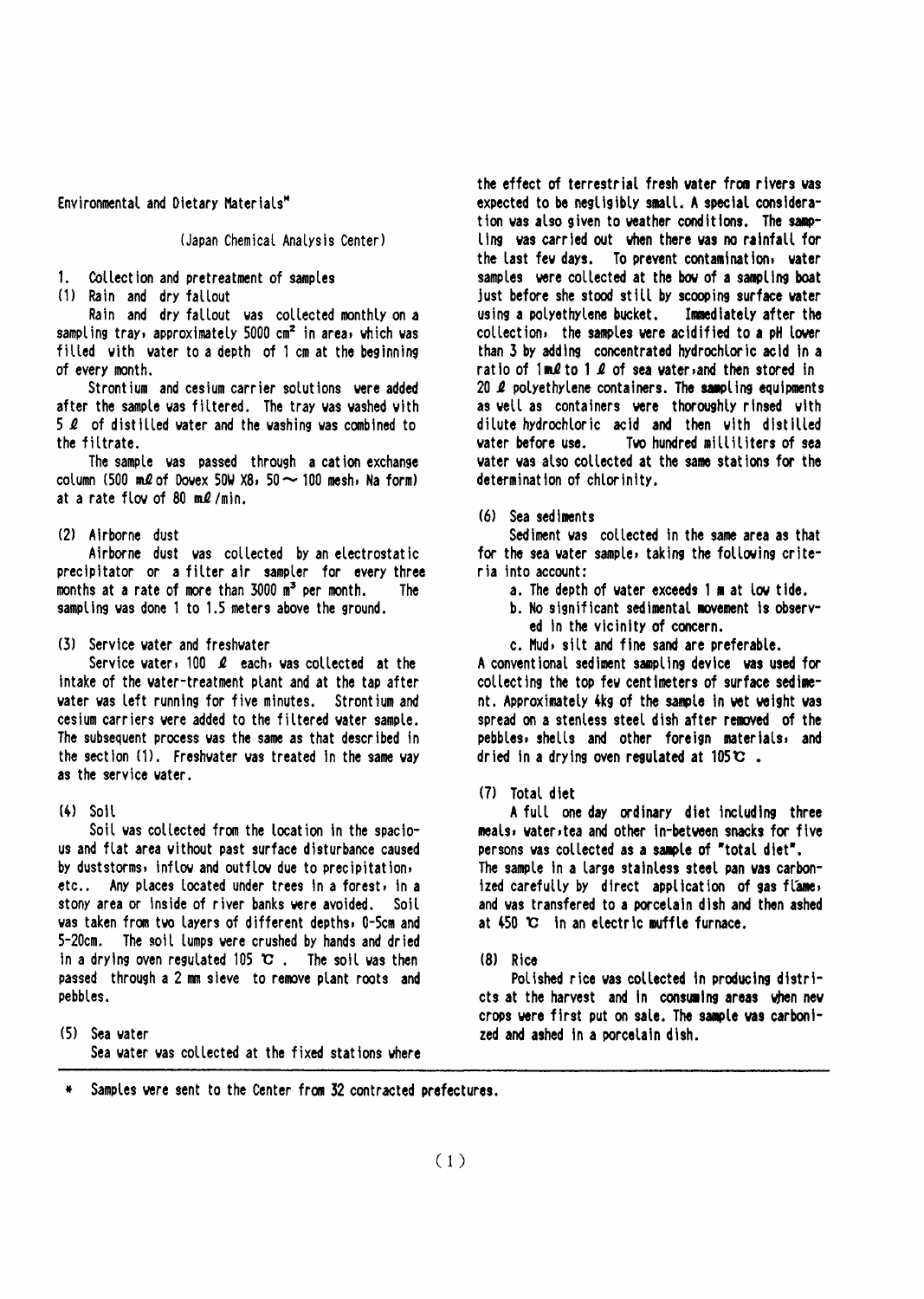### $(9)$  Milk

Raw milk was collected in producing districts and commercial milk was purchased in consuming districts. Milk in a stainless steel pan or a porcelain dish was evaporated to dryness followed by carbonization and ashing.

#### (10) Vegetables

Spinach and Japanese radish were selected as the representatives for leaf vegetables and for non-starch roots, respectively. After removing soil, the edible part of vegetable sample was dried and carbonized in a stainless steel pan or a porcelain dish.

#### $(11)$  Tea

Five hundred grams of manufactured green tea was collected, carbonized and ashed in a stainless steel pan or a porcelain dish.

#### (12) Fish, shellfish and seaveeds

a. Sea fish and freshwater fish

Fish was rinsed with water and blotted with a filter paper. Only the edible part was used in case of larger sized fish, and the whole part was used in case of smaller ones. Each sample was weighed and placed in a stainless steel pan or a porcelain dish. After carbonized, the sample was ashed in an electric muffle furnace.

#### b. Shellfish

Approximately 4 kg of shellfish including the After removing shells was collected or purchased. the shells, it was treated in the same way as that for the sea fish.

#### c. Seaveeds

Edible seaveeds were collected and rinsed with water to remove sand and other adhering matters on These were removed of excess water, the surface. weighed dried and ashed.

Table 1 shows detailes of sample collection.

| Sample                           | Frequency of sampling                | Quantity of sample            |
|----------------------------------|--------------------------------------|-------------------------------|
| $=$ Environmental materials=     |                                      |                               |
| (1) Rain and dry fallout         |                                      |                               |
| 1. For domestic program          | monthly                              |                               |
| 2. For WHO program               | monthly                              |                               |
| (2) Airborne dust                | quarterly                            | $>3000$ m <sup>3</sup> /month |
| (3) Service water and freshwater |                                      |                               |
| 1. Service vater (source vater)  | semiyearly                           | 100 $\rho$                    |
| 2. Service water (tap water)     | semiyearly                           | 100 $\ell$                    |
| 3. Freshvater                    | yearly (fishing season)              | 100 $\ell$                    |
| $(4)$ Soil                       |                                      |                               |
| 1. $0 \sim 5$ cm                 | yearly                               | 4 kg                          |
| 2. $5 \sim 20$ cm                | yearly                               | 4 kg                          |
| $(5)$ Sea vater                  | yearly                               | 40 l                          |
| (6) Sea sediments                | yearly                               | 4 kg                          |
| =Dietary materials=              |                                      |                               |
| (7) Total diet                   | semiyearly                           | daily amount for 5 persons    |
| $(8)$ Rice                       |                                      |                               |
| 1. Producing districts           | yearly (harvesting season)           | 5 kg (polished rice)          |
| 2. Consuming districts           | yearly (harvesting season)           | 5 kg (polished rice)          |
| $(9)$ Milk                       |                                      |                               |
| 1. Producing districts for       | quarterly (February, May, August and | $3\ell$                       |
| WHO program                      | November)                            |                               |
| 2. Producing districts for       | semiyearly (February and August)     | 3 L                           |
| domestic program                 |                                      |                               |

Table 1 Details of sample collection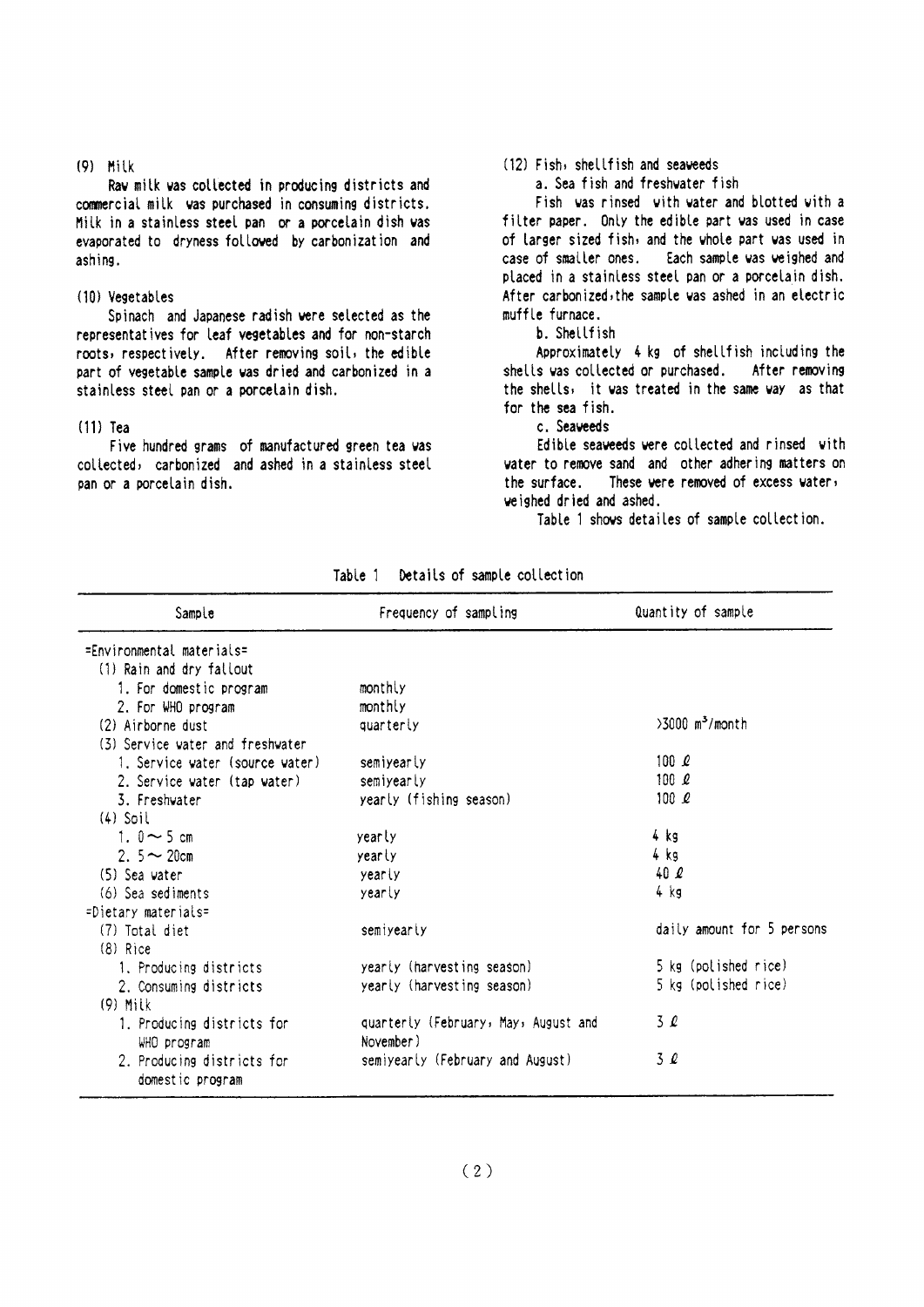| Sample                            | Frequency of sampling                | Quantity of sample      |  |  |
|-----------------------------------|--------------------------------------|-------------------------|--|--|
| 3. Consuming districts            | semiyearly (February and August)     | 3 l                     |  |  |
| 4. Powdered milk                  | semiyearly (April and October)       | $2 - 3$ kg              |  |  |
| (10) Vegetables                   |                                      |                         |  |  |
| 1. Producing districts            | yearly (harvesting season)           | 4 kg                    |  |  |
| 2. Consuming districts            | yearly (harvesting season)           | 4 kg                    |  |  |
| $(11)$ Tea                        | yearly (the first harvesting season) | 500g (manufactured tea) |  |  |
| (12) Fish, shellfish and seaveeds |                                      |                         |  |  |
| 1. Sea fish                       | yearly (fishing season)              | 4 kg                    |  |  |
| 2. Freshwater fish                | yearly (fishing season)              | 4 kg                    |  |  |
| 3. Shellfish                      | yearly (fishing season)              | 4 kg                    |  |  |
| 4. Seaveeds                       | yearly (fishing season)              | $2 \sim 3$ kg           |  |  |

 $\sum$ Preparation of samples for analysis

(1) Rain, service water and freshwater

Strontium and cesium were eluted with hydrochloric acid from the cation exchange column. The residue of rain sample on the filter paper was ashed in an electric muffle furnace and the ash was dissolved in hydrochloric acid. The insoluble part was filtered and vashed. The filtrate and the washings were combined to the previous eluate and used for radiochemical ana-Lysis.

### (2) Soil and Sea sediment

Dried soil was crushed to smaller ones than 0.25 mm in size by a crusher. The sieved sample was ashed in an electric muffle furnace regulated at  $450 \, \text{C}$ . The sample was then heated with hydrochloric acid, strontjum and cesium carrier solutions and the mixture was reated. The insoluble constituent was filtered off and usebed uith uster

The dried sample was crushed to smaller ones than 1.25 mm by a crushing machine. The further preparation of the sample was the same as that described in the section  $2-(2)$ .

#### $(3)$  Rice

The ashed sample was pulverized with a porcelain nortar and passed through a 0.35 mm sieve. The sieved sample to which both strontium and cesium carriers vere added, was digested with nitric acid by heating. After the sample was heated again with nitric acid to inyness, strontium and cesium were extracted with hydrpchloric acid and water. The insoluble constituent was filtered and washed. The filtrate and washings were combined for subsequent radiochemical analysis.

(4) Airborne dust, diet, milk, vegetables, fish and shellfish, seaveeds, tea and others

These ashed samples were treated with the same procedure as that described in the section 2-(4).

Separation of strontium-90 and cesium-137

### $(1)$  Strontium-90

Sample solutions, prepared as in the foregoing sections  $2-(1)$  through  $2-(4)$ , were neutralized with sodium hydroxide. After sodium carbonate was added, the precipitate of strontium and calcium carbonates was separated. The supernatant solution was retained for cesium-137 determination. The carbonates vere dissolved in hydrochloric acid and strontium and ca-Icium were precipitated as oxalates. The precipitate was dissolved in nitric acid and strontium was separated from calcium by successive fuming nitric acid separation. Iron scavenge was made after addition of ferric iron carrier followed by barium chromate separation after addition of barium carrier to remove radium, its daughters and lead. Strontium was recovered as carbonate, and the precipitate was dried and veighed to determine strontium recovery. The strontium carbonate was dissolved in hydrochloric acid and iron carrier was added. The solution was allowed to stand for two weeks for strontium-90 and yttrium-90 to attain equilibrium. Yttrium-90 was coprecipitated with ferric hydroxide and the precipitate was filtered off, washed and counted.

### $(2)$  Cesium-137

The supernatant separated from the strontium fraction was acidified with hydrochloric acid. While stirring, cesium was adsorbed on the ammonium molyb-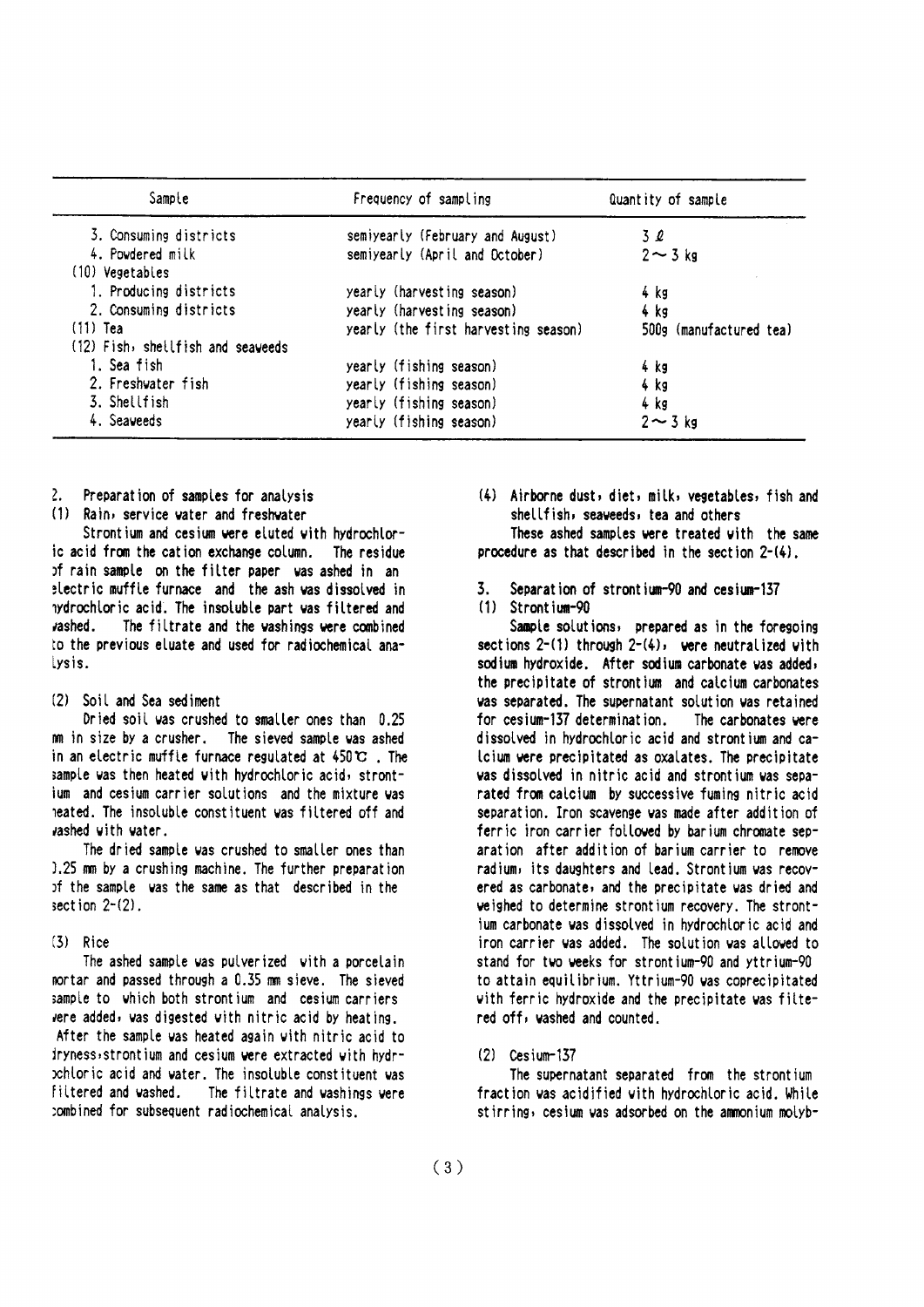#### dophosphate added.

After filtered off and washed with hydrochlotric acid the precipitate was dissolved in 2.5N sodium hydroxide solution. The solution was adjusted to pH 8.2 with hydrochloric acid and allowed to cool. Resultant molybdenum hydroxide which separated out in the solution, was filtered off and washed with water. EDTA was added to the filtrate and washings. Cesium and rubidium were adsorbed on a cation exchange column and cesium was separated from rubidium by eluting with hydrochloric acid.

The eluate was evaporated to dryness and was dissolved. The solution was filtered. Chloroplatinic acid was added to precipitate cesium. The precipitate was filtered onto a tared paper using a demountable filter and washed with water and then ethanol. After drying, the chemical yield of cesium was determined by weighing the precipitate. Cesium-137 radioactivity was measured for this precipitate.

Determination of stable strontium, calcium and 4. potassium

A weighed amount of soil or sea sediment was heated in a electric muffle furnace at  $450$   $\degree$  and then

treated with hydrochloric acid for extraction. A weighed aliquot of ashed samples of total diet, yegetables, milk, fish, shellfish or seaveeds vas digested with hydrofluoric acid and nitric acid. The extract was made up to an appropriate volume with dilute hydrochloric acid. The sample solution was analyzed for calcium by titration with standard potassium permanganate solution after separating calcium as oxalate. Atomic absorption spectroscopy was applied when appropriate. Stable strontium and potassium were determined by atomic absorption and flame emission spectrometry, respectively.

5. Count ing

After the radiochemical separation the mounted precipitates were counted for activity using low background beta counters normally for 60 to 90 min. Net sample counting rates were corrected for counter efficiency, recovery, self-absorption and decay to obtain the content of strontium-90 and cesium-137 per sample aliquot. From the results, concentrations of these nuclides in the original samples were calculated.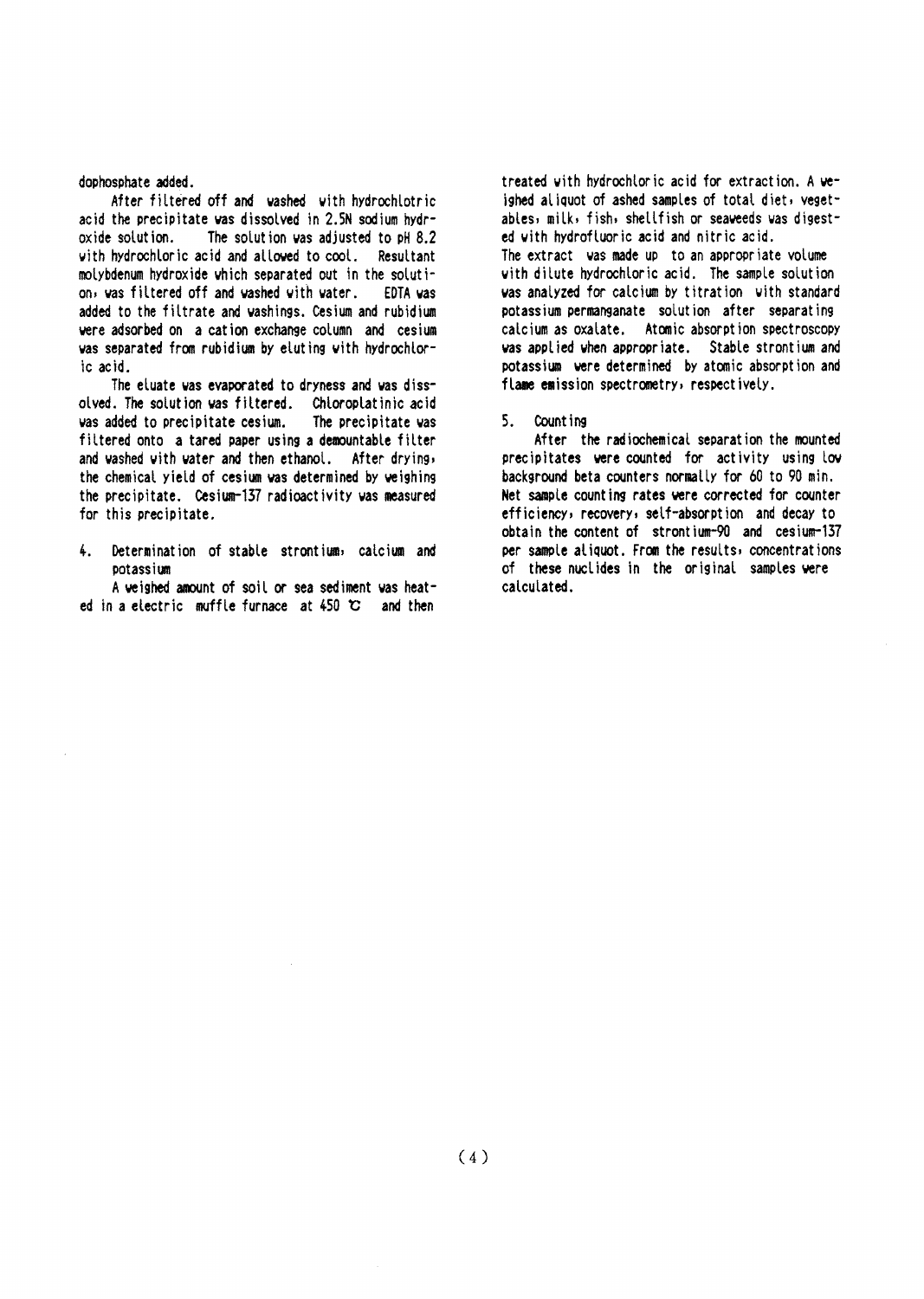- 6. Results
- (1) Strontium-90 and Cesium-137 in Total Diet (from Nov.1988 to Jan.1989)

-COntinued from NO.87 0f this publication-

#### Table (1): Strontium-90 and Cesium-137 in Total Diet

|                      | Ash  | Ca                                | K                | $\cdot$ $\cdot$ sr |                   | $137C_S$          |                   |  |
|----------------------|------|-----------------------------------|------------------|--------------------|-------------------|-------------------|-------------------|--|
| Location             |      | $(g/p \cdot d)$ (mg/p $\cdot d$ ) | $(mg/p \cdot d)$ | $(Bq/p \cdot d)$   | (Bq/gCa)          | $(Bq/p \cdot d)$  | (Bq/gK)           |  |
| November, 1988       |      |                                   |                  |                    |                   |                   |                   |  |
| Ishinomaki, MIYAGI   | 15.2 | 428                               | 1910             | $0.067 \pm 0.010$  | $0.16 \pm 0.023$  | $0.087 \pm 0.008$ | $0.045 \pm 0.004$ |  |
| Hiratsuka, KANAGAWA  | 17.3 | 699                               | 2170             | $0.074 \pm 0.011$  | $0.11 \pm 0.016$  | $0.11 \pm 0.010$  | $0.049 \pm 0.005$ |  |
| December, 1988       |      |                                   |                  |                    |                   |                   |                   |  |
| Morioka, IWATE       | 18.4 | 566                               | 2310             | $0.10 \pm 0.013$   | $0.18 \pm 0.023$  | $0.16 \pm 0.012$  | $0.069 \pm 0.005$ |  |
| Fukushima, FUKUSHIMA | 16.7 | 655                               | 1750             | $0.058 \pm 0.010$  | $0.088 \pm 0.015$ | $0.070 \pm 0.008$ | $0.040 \pm 0.005$ |  |
| Tochigi-ken, TOCHIGI | 16.8 | 475                               | 2050             | $0.067 \pm 0.010$  | $0.14 \pm 0.021$  | $0.088 \pm 0.008$ | $0.043 \pm 0.004$ |  |
| Kyoto, KYOTO         | 16.4 | 674                               | 2350             | $0.067 \pm 0.010$  | $0.099 \pm 0.014$ | $0.041 \pm 0.006$ | $0.018 \pm 0.003$ |  |
| Neyagawa, OSAKA      | 15.7 | 544                               | 2140             | $0.059 \pm 0.010$  | $0.11 \pm 0.018$  | $0.079 \pm 0.008$ | $0.037 \pm 0.004$ |  |
| Matsue, SHIMANE      | 18.9 | 648                               | 2490             | $0.11 \pm 0.014$   | $0.18 \pm 0.021$  | $0.089 \pm 0.009$ | $0.036 \pm 0.004$ |  |
| January, 1989        |      |                                   |                  |                    |                   |                   |                   |  |
| Tsu, MIE             | 15.0 | 479                               | 2140             | $0.12 \pm 0.012$   | $0.25 \pm 0.025$  | ± 0.009<br>0.12   | $0.056 \pm 0.004$ |  |
| Yamaguchi, YAMAGUCHI | 14.9 | 537                               | 2040             | $0.056 \pm 0.009$  | $0.10 \pm 0.017$  | 0.11<br>± 0.009   | $0.053 \pm 0.004$ |  |
| Takamatsu, KAGAWA    | 14.3 | 457                               | 1970             | $0.075 \pm 0.010$  | $0.16 \pm 0.022$  | $0.10 \pm 0.008$  | $0.052 \pm 0.004$ |  |
| Ooita, OOITA         | 15.7 | 497                               | 2110             | $0.073 \pm 0.010$  | $0.15 \pm 0.021$  | $0.062 \pm 0.009$ | $0.030 \pm 0.004$ |  |
| Naha, OKINAWA        | 16.5 | 718                               | 2350             | $0.060 \pm 0.010$  | $0.084 \pm 0.014$ | $0.053 \pm 0.007$ | $0.023 \pm 0.003$ |  |

 $\sim 10^7$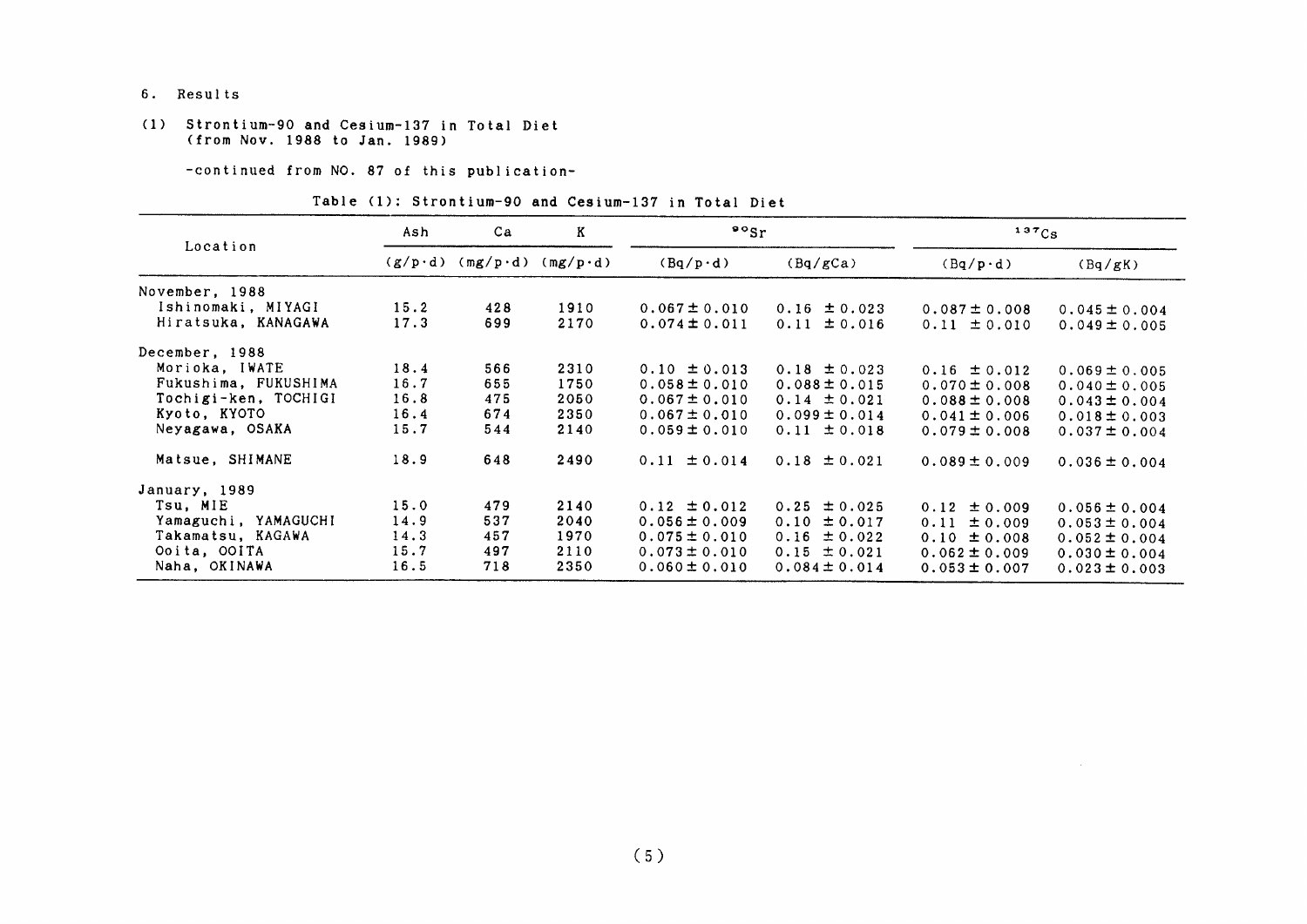#### $(2)-1$  Strontium-90 and Cesium-137 in Rice(producing districts) (Nov.1988)

-COntinued from NO.87 0f this publication-

Table (2)-1: Strontium-90 and Cesium-137 in Rice

| Location                               |  | Component |                      |       | $\cdot \cdot$       |                 | $137C_S$         |                     |  |
|----------------------------------------|--|-----------|----------------------|-------|---------------------|-----------------|------------------|---------------------|--|
|                                        |  | Ash(x)    | $Ca(g/Kg)$ $K(g/Kg)$ |       | Bq/Kgwet            | Bq/gCa          | Bq/Kgwet         | Bq/gK               |  |
| November, 1988<br>Takisawa-mura, IWATE |  | 0.596     | 0.0442               | 0.983 | $0.0000 \pm 0.0084$ | $0.00 \pm 0.19$ | $0.42 \pm 0.019$ | $\pm 0.019$<br>0.43 |  |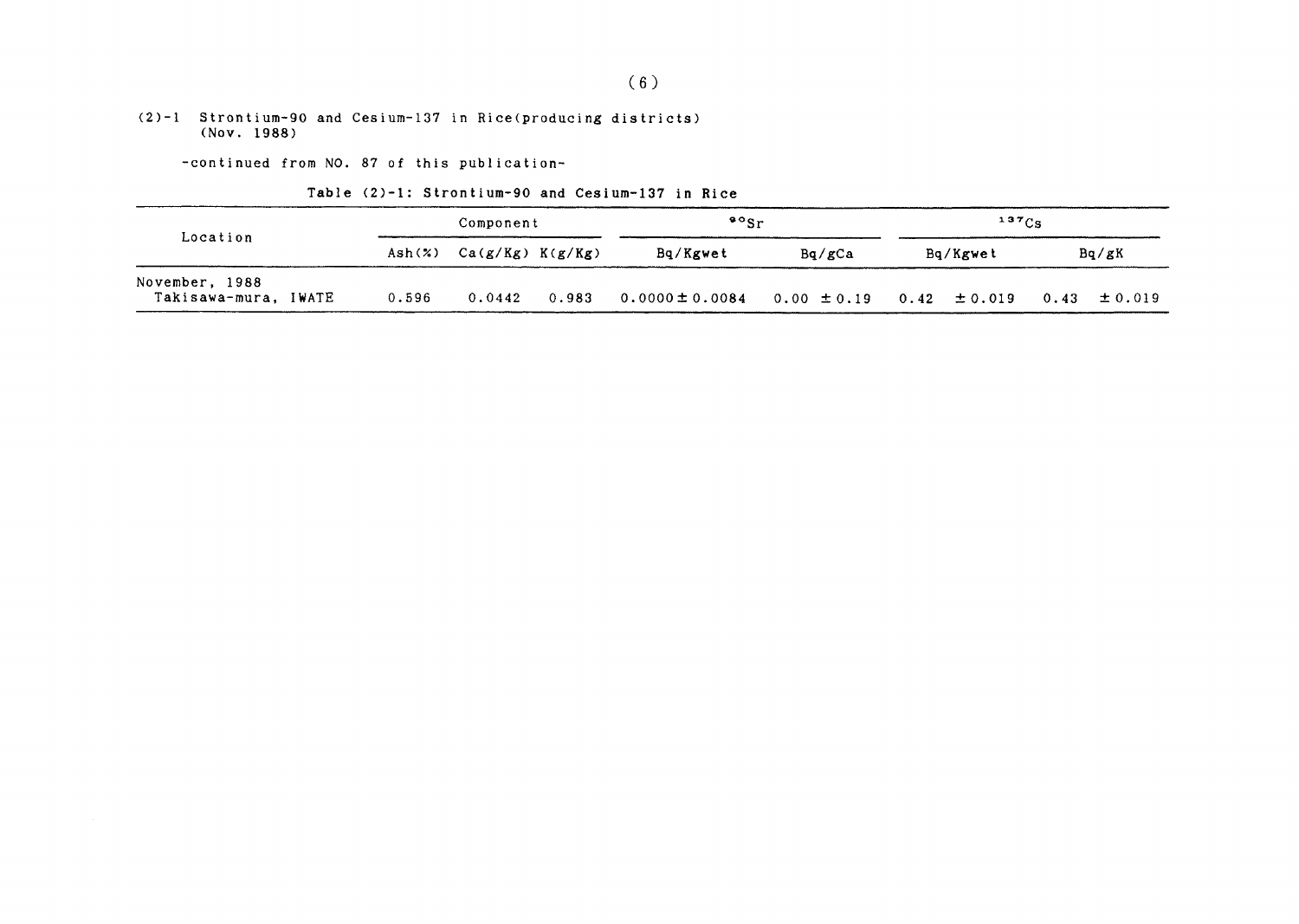#### (2)-2 Strontium-90 and Cesium-137 in Rice(consuming districts (from Nov.1988 to Jan.1989)

-continued from NO. 87 of this publication-

|                                   |        | Component            |      | $\cdot$ $\cdot$ sr  |                 | $137C_S$            |                     |  |
|-----------------------------------|--------|----------------------|------|---------------------|-----------------|---------------------|---------------------|--|
| Location                          | Ash(x) | $Ca(g/Kg)$ $K(g/Kg)$ |      | Bq/Kgwet            | Bq/gCa          | Bq/Kgwet            | Bq/gK               |  |
| November, 1988<br>Kyoto, KYOTO    | 0.662  | 0.0527               | 1.12 | $0.0000 \pm 0.0084$ | $0.00 \pm 0.16$ | $0.0082 \pm 0.0078$ | $0.0073 \pm 0.0070$ |  |
| January, 1989<br>Hirosaki, AOMORI | 0.649  | 0.0511               | 1.20 | $0.0000 \pm 0.0077$ | $0.00 \pm 0.15$ | $0.048 \pm 0.0091$  | $0.040 \pm 0.0075$  |  |

#### Table (2)-2: Strontium-90 and Cesium-137 in Rice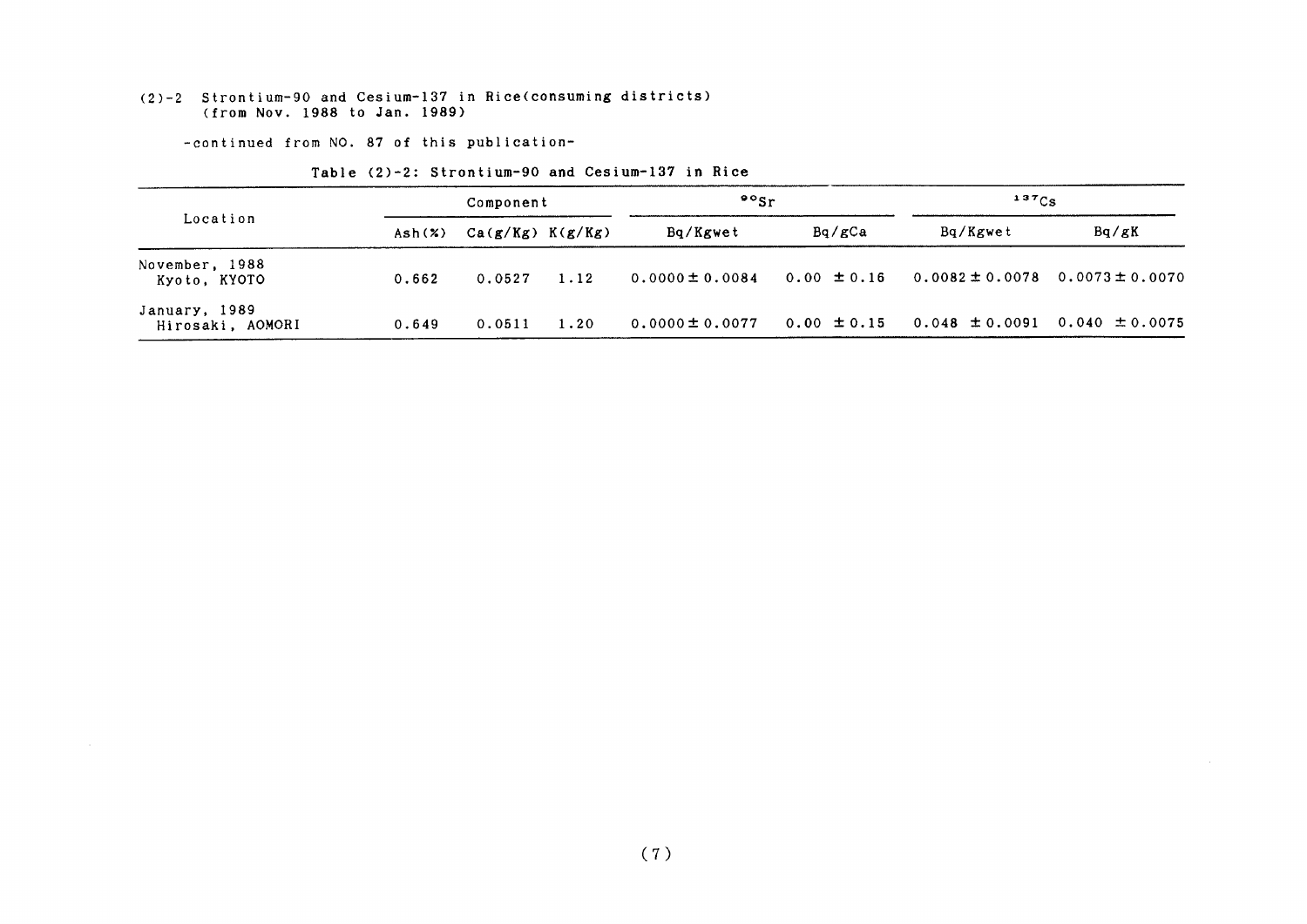#### (3)-1 Strontium-90 and Cesium-137in Milk(producing districts for domestic program) (Feb.1989)

-continued from NO. 87 of this publication-

|                            | Component                                       |      |      | $\cdot \cdot$     |                   | $137C_S$          |                   |  |
|----------------------------|-------------------------------------------------|------|------|-------------------|-------------------|-------------------|-------------------|--|
| Location                   | Ash $(g / \ell)$ Ca $(g / \ell)$ K $(g / \ell)$ |      |      | Bq / l            | Bq/gCa            | Bq / l            | Bq/gK             |  |
| February, 1989             |                                                 |      |      |                   |                   |                   |                   |  |
| Aomori, AOMORI             | 7.04                                            | 1.13 | 1.50 | $0.059 \pm 0.008$ | $0.053 \pm 0.007$ | $0.083 \pm 0.008$ | $0.055 \pm 0.005$ |  |
| Mito, IBARAGI              | 7.60                                            | 1.17 | 1.72 | $0.028 \pm 0.007$ | $0.024 \pm 0.007$ | $0.034 \pm 0.007$ | $0.020 \pm 0.004$ |  |
| Nishinasuno-machi, TOCHIGI |                                                 |      |      |                   |                   |                   |                   |  |
|                            | 7.62                                            | 1.18 | 1.79 | $0.053 \pm 0.009$ | $0.046 \pm 0.008$ | $0.053 \pm 0.008$ | $0.030 \pm 0.004$ |  |
| Tonami, TOYAMA             | 7.43                                            | 1.19 | 1.56 | $0.040 \pm 0.006$ | $0.034 \pm 0.006$ | $0.032 \pm 0.007$ | $0.020 \pm 0.004$ |  |
| Oshimizu-machi, ISHIKAWA   | 7.22                                            | 1.19 | 1.69 | $0.040 \pm 0.006$ | $0.034 \pm 0.006$ | $0.26 \pm 0.013$  | $0.15 \pm 0.008$  |  |
| Takane-machi, YAMANASHI    | 7.52                                            | 1.19 | 1.70 | $0.051 \pm 0.009$ | $0.043 \pm 0.008$ | $0.024 \pm 0.008$ | $0.014 \pm 0.004$ |  |
| Mihara-machi, HYOGO        | 6.97                                            | 1.12 | 1.59 | $0.033 \pm 0.007$ | $0.030 \pm 0.007$ | $0.047 \pm 0.007$ | $0.030 \pm 0.004$ |  |
| Matsuyama, EHIME           | 7.57                                            | 1.20 | 1.60 | $0.007 \pm 0.006$ | $0.006 \pm 0.005$ | $0.028 \pm 0.005$ | $0.018 \pm 0.003$ |  |
| Takasa-machi, KAGAWA       | 7.63                                            | 1.18 | 1.67 | $0.034 \pm 0.006$ | $0.030 \pm 0.006$ | $0.011 \pm 0.007$ | $0.006 \pm 0.004$ |  |
| JKujuu-machi, OOITA        | 7.42                                            | 1.15 | 1.69 | $0.051 \pm 0.008$ | $0.045 \pm 0.008$ | $0.12 \pm 0.010$  | $0.069 \pm 0.006$ |  |
|                            |                                                 |      |      |                   |                   |                   |                   |  |
| Takahara-machi, MIYAZAKI   | 7.16                                            | 1.13 | 1.58 | $0.037 \pm 0.007$ | $0.033 \pm 0.006$ | $0.15 \pm 0.010$  | $0.093 \pm 0.007$ |  |

| Table (3)-1: Strontium-90 and Cesium-137 in Milk |
|--------------------------------------------------|
|--------------------------------------------------|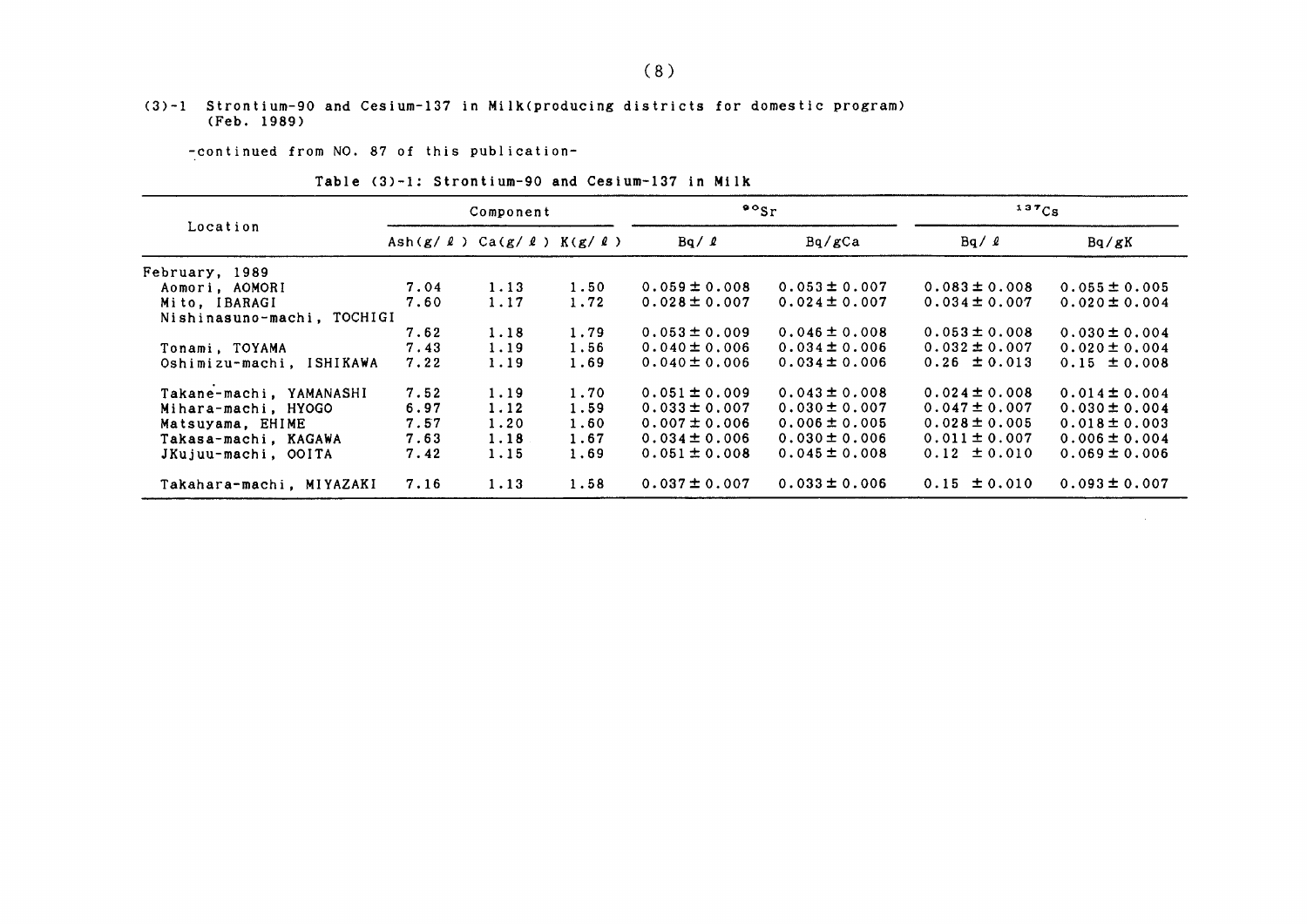#### (3)-2 Strontium-90 and Cesium-137 in Milk(producing districts for WHO program) (from Dec. 1988 to Feb. 1989)

-continued from NO. 87 of this publication-

 $\sim 10^{-1}$ 

|                           | Component                                    |       |      | $\frac{80}{5}$    |                   | $137C_S$          |                   |
|---------------------------|----------------------------------------------|-------|------|-------------------|-------------------|-------------------|-------------------|
| Location                  | Ash(g/ $\ell$ ) Ca(g/ $\ell$ ) K(g/ $\ell$ ) |       |      | $Bq / \ell$       | Bq/gCa            | Bq / l            | Bq/gK             |
| December, 1988            |                                              |       |      |                   |                   |                   |                   |
| Hikawa-machi, SHIMANE     | 8.13                                         | 1.33  | 1.61 | $0.037 \pm 0.008$ | $0.028 \pm 0.007$ | $0.021 \pm 0.007$ | $0.013 \pm 0.004$ |
| January, 1989             |                                              |       |      |                   |                   |                   |                   |
| Nose-machi, OSAKA         | 7.53                                         | 1.18  | 1.57 | $0.011 \pm 0.007$ | $0.009 \pm 0.006$ | $0.019 \pm 0.006$ | $0.012 \pm 0.004$ |
| Takamiya-machi, HIROSHIMA | 6.21                                         | 0.951 | 1.37 | $0.021 \pm 0.006$ | $0.022 \pm 0.007$ | $0.021 \pm 0.005$ | $0.015 \pm 0.004$ |
| February, 1989            |                                              |       |      |                   |                   |                   |                   |
| Sapporo, HOKKAIDO         | 7.27                                         | 1.24  | 1.65 | $0.047 \pm 0.008$ | $0.039 \pm 0.006$ | $0.15 \pm 0.010$  | $0.093 \pm 0.006$ |
| Hachijo-Island, TOKYO     | 7.20                                         | 0.990 | 1.49 | $0.14 \pm 0.013$  | $0.14 \pm 0.014$  | $0.19 \pm 0.011$  | $0.13 \pm 0.008$  |
| Nishikawa-machi, NIIGATA  | 7.51                                         | 1.12  | 1.71 | $0.028 \pm 0.006$ | $0.025 \pm 0.006$ | $0.027 \pm 0.007$ | $0.016 \pm 0.004$ |
| Katsuyama, FUKUI          | 7.45                                         | 1.18  | 1.60 | $0.048 \pm 0.008$ | $0.042 \pm 0.007$ | $0.043 \pm 0.008$ | $0.027 \pm 0.005$ |
| Kochi, KOCHI              | 7.47                                         | 1.17  | 1.59 | $0.067 \pm 0.009$ | $0.057 \pm 0.008$ | $0.035 \pm 0.006$ | $0.022 \pm 0.003$ |
| FUKUOKA<br>Fukuma-machi.  | 8.34                                         | 1.27  | 1.73 | $0.033 \pm 0.007$ | $0.027 \pm 0.006$ | $0.086 \pm 0.009$ | $0.050 \pm 0.005$ |
| Kajiki-machi, KAGOSHIMA   | 7.60                                         | 1.18  | 1.68 | $0.021 \pm 0.006$ | $0.019 \pm 0.005$ | $0.075 \pm 0.009$ | $0.045 \pm 0.005$ |

#### Table (3)-2: Strontium-90 and Cesium-137 in Milk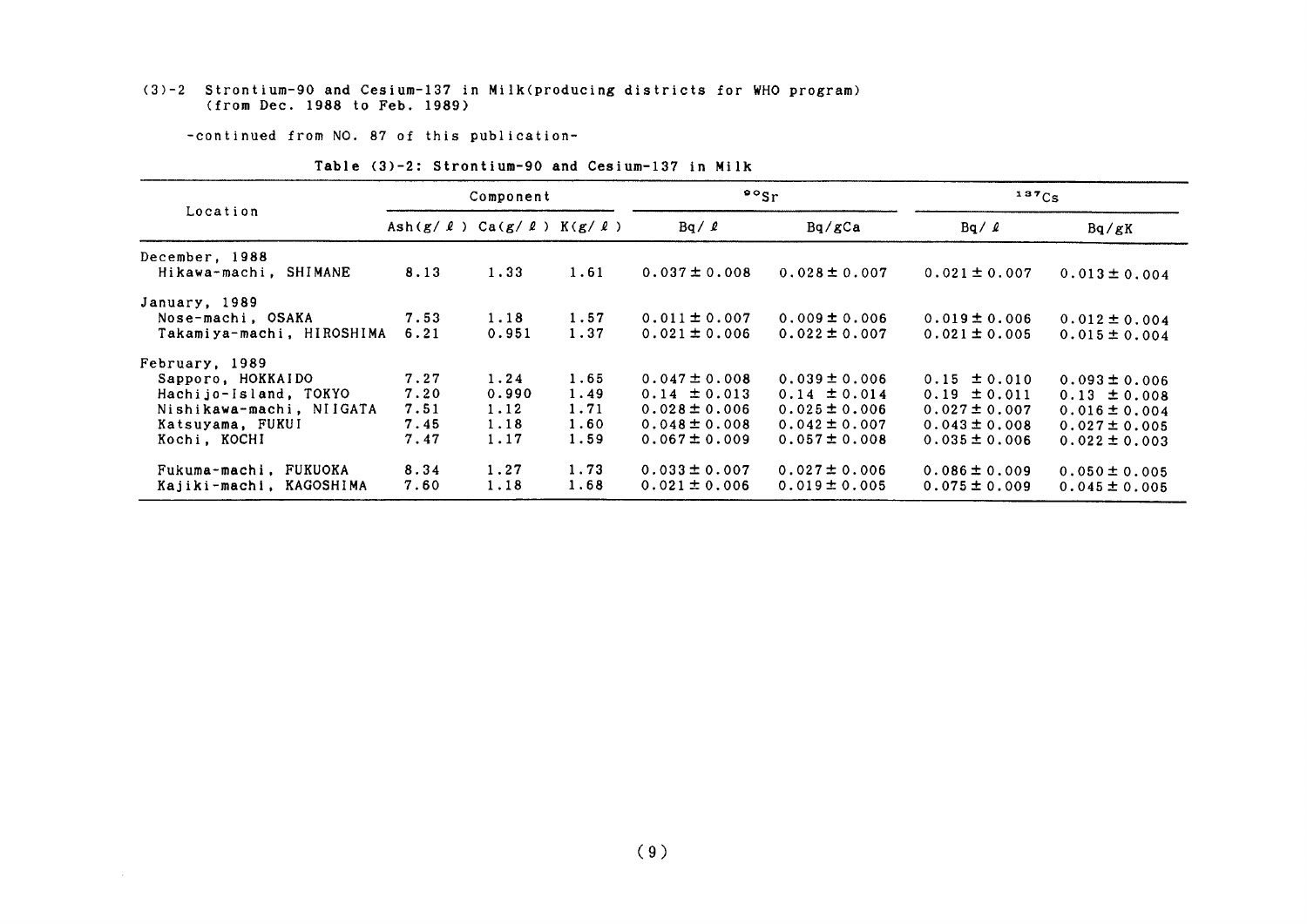#### (3)-3 Strontium-90 and Cesium-137 in Milk(consuming districts) (from Aug.1988 to Har.1989)

-COntinued from NO.87 0f this publication-

a,

Table (3)-3: Strontium-90 and Cesium-137 in Milk

|                                                                                                                            |                                                 | Component                             |                                      | $\frac{80}{5}$                                                                                        |                                                                                                       | 137Cs                                                                                                 |                                                                                                       |  |
|----------------------------------------------------------------------------------------------------------------------------|-------------------------------------------------|---------------------------------------|--------------------------------------|-------------------------------------------------------------------------------------------------------|-------------------------------------------------------------------------------------------------------|-------------------------------------------------------------------------------------------------------|-------------------------------------------------------------------------------------------------------|--|
| Location                                                                                                                   | Ash $(g / \ell)$ Ca $(g / \ell)$ K $(g / \ell)$ |                                       |                                      | $Bq / \ell$                                                                                           | Bq/gCa                                                                                                | Bq / l                                                                                                | Bq/gK                                                                                                 |  |
| August, 1988<br>Yokohama, KANAGAWA                                                                                         | 7.30                                            | 1.14                                  | 1.67                                 | $0.021 \pm 0.005$                                                                                     | $0.018 \pm 0.005$                                                                                     | $0.028 \pm 0.007$                                                                                     | $0.017 \pm 0.004$                                                                                     |  |
| October, 1988<br>Kyoto, KYOTO                                                                                              | 7.33                                            | 1.12                                  | 1.54                                 | $0.037 \pm 0.008$                                                                                     | $0.033 \pm 0.007$                                                                                     | $0.039 \pm 0.007$                                                                                     | $0.025 \pm 0.005$                                                                                     |  |
| December, 1988<br>Matsue, SHIMANE                                                                                          | 7.25                                            | 1.13                                  | 1.54                                 | $0.042 \pm 0.009$                                                                                     | $0.037 \pm 0.008$                                                                                     | $0.074 \pm 0.008$                                                                                     | $0.048 \pm 0.005$                                                                                     |  |
| January, 1989<br>Osaka, OSAKA<br>Hiroshima, HIROSHIMA                                                                      | 7.37<br>6.86                                    | 1.12<br>1.03                          | 1.58<br>1.47                         | $0.018 \pm 0.007$<br>$0.018 \pm 0.007$                                                                | $0.016 \pm 0.007$<br>$0.018 \pm 0.007$                                                                | $0.045 \pm 0.007$<br>$0.028 \pm 0.006$                                                                | $0.028 \pm 0.004$<br>$0.019 \pm 0.004$                                                                |  |
| February, 1989<br>Sapporo, HOKKAIDO<br>Yamagata, YAMAGATA<br>Fukushima, FUKUSHIMA<br>Shinjuku, TOKYO<br>Yokohama, KANAGAWA | 7.36<br>7.02<br>7.43<br>7.28<br>7.33            | 1.14<br>1.06<br>1.15<br>1.13<br>1.12  | 1.63<br>1.53<br>1.68<br>1.61<br>1.62 | $0.054 \pm 0.008$<br>$0.022 \pm 0.006$<br>$0.013 \pm 0.007$<br>$0.032 \pm 0.007$<br>$0.033 \pm 0.006$ | $0.048 \pm 0.008$<br>$0.021 \pm 0.006$<br>$0.011 \pm 0.006$<br>$0.029 \pm 0.007$<br>$0.030 \pm 0.006$ | $0.15 \pm 0.010$<br>$0.043 \pm 0.006$<br>$0.040 \pm 0.006$<br>$0.047 \pm 0.007$<br>$0.027 \pm 0.007$  | $0.090 \pm 0.006$<br>$0.028 \pm 0.004$<br>$0.024 \pm 0.003$<br>$0.029 \pm 0.004$<br>$0.016 \pm 0.004$ |  |
| Niigata, NIIGATA<br>Fukui, FUKUI<br>Nagano, NAGANO<br>Shizuoka, SHIZUOKA<br>Nagoya, AICHI                                  | 7.76<br>6.69<br>7.13<br>7.19<br>7.17            | 1.20<br>0.969<br>1.11<br>1.11<br>1.13 | 1.71<br>1.48<br>1.52<br>1.61<br>1.56 | $0.057 \pm 0.008$<br>$0.052 \pm 0.008$<br>$0.029 \pm 0.007$<br>$0.027 \pm 0.007$<br>$0.033 \pm 0.007$ | $0.048 \pm 0.007$<br>$0.054 \pm 0.008$<br>$0.027 \pm 0.006$<br>$0.025 \pm 0.007$<br>$0.029 \pm 0.007$ | $0.064 \pm 0.008$<br>$0.072 \pm 0.008$<br>$0.028 \pm 0.006$<br>$0.048 \pm 0.007$<br>$0.048 \pm 0.007$ | $0.038 \pm 0.005$<br>$0.048 \pm 0.005$<br>$0.018 \pm 0.004$<br>$0.030 \pm 0.004$<br>$0.030 \pm 0.004$ |  |
| Yonago, TOTTORI<br>Okayama, OKAYAMA<br>Matsuyama, EHIME<br>Kochi, KOCHI<br>Chikushino, FUKUOKA                             | 7.48<br>6.99<br>7.34<br>7.09<br>7.44            | 1.14<br>1.07<br>1.13<br>1.08<br>1.13  | 1.58<br>1.52<br>1.51<br>1.50<br>1.66 | $0.047 \pm 0.008$<br>$0.028 \pm 0.005$<br>$0.033 \pm 0.007$<br>$0.018 \pm 0.006$<br>$0.038 \pm 0.007$ | $0.042 \pm 0.008$<br>$0.027 \pm 0.006$<br>$0.030 \pm 0.007$<br>$0.017 \pm 0.006$<br>$0.034 \pm 0.006$ | $0.058 \pm 0.008$<br>$0.038 \pm 0.007$<br>$0.067 \pm 0.007$<br>$0.036 \pm 0.005$<br>$0.020 \pm 0.006$ | $0.037 \pm 0.005$<br>$0.025 \pm 0.005$<br>$0.045 \pm 0.004$<br>$0.024 \pm 0.003$<br>$0.012 \pm 0.004$ |  |
| Nagasaki, NAGASAKI<br>Kagoshima, KAGOSHIMA<br>Yonagusuku-mura, OKINAWA                                                     | 6.86<br>7.50<br>7.29                            | 1.03<br>1.16<br>1.11                  | 1.63<br>1.63<br>1.67                 | $0.028 \pm 0.006$<br>$0.035 \pm 0.007$<br>$0.023 \pm 0.006$                                           | $0.028 \pm 0.006$<br>$0.031 \pm 0.007$<br>$0.021 \pm 0.006$                                           | $0.032 \pm 0.006$<br>$0.10 \pm 0.009$<br>$0.00 \pm 0.006$                                             | $0.020 \pm 0.004$<br>$0.063 \pm 0.006$<br>$0.00 \pm 0.003$                                            |  |
| March, 1989<br>Yamaguchi, YAMAGUCHI                                                                                        | 5.55                                            | 0.815                                 | 1.23                                 | $0.015 \pm 0.004$                                                                                     | $0.019 \pm 0.006$                                                                                     | $0.028 \pm 0.006$                                                                                     | $0.023 \pm 0.005$                                                                                     |  |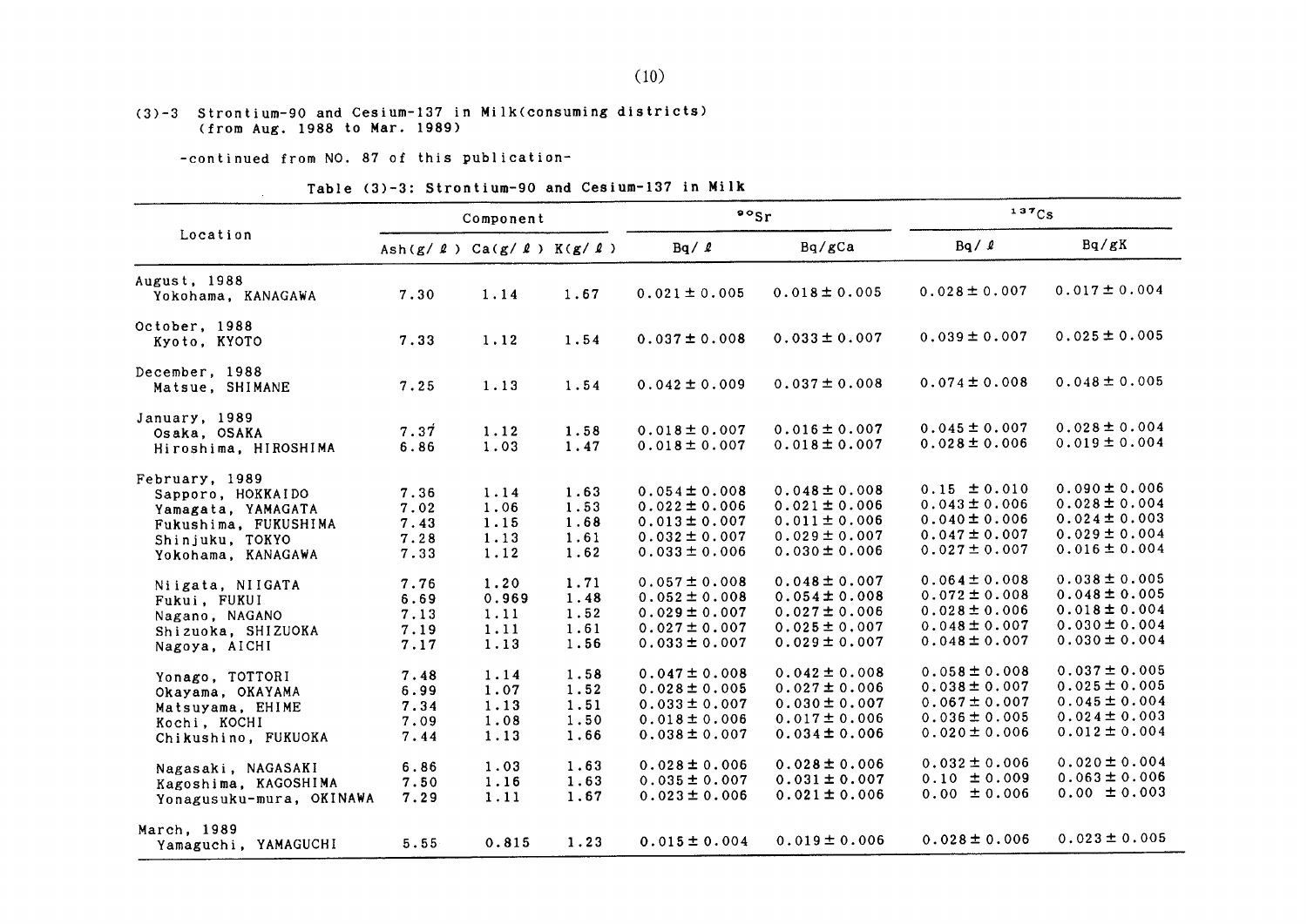#### (4)-1 Strontiun-90 and Cesium-137ih Vegetables(producing districts) (from Oct.1988 to Feb.1989)

-COntinued from NO.87 0f this publication-

|                                                                 |                 | Component            |              | $\frac{80}{5}$                       |                                       | 137Cs                                  |                                           |  |
|-----------------------------------------------------------------|-----------------|----------------------|--------------|--------------------------------------|---------------------------------------|----------------------------------------|-------------------------------------------|--|
| Location                                                        | $\text{Ash}(x)$ | $Ca(g/Kg)$ $K(g/Kg)$ |              | Bq/Kgwet                             | Ba/gCa                                | Bq/Kgwet                               | Bq/gK                                     |  |
| (Japanese radish)                                               |                 |                      |              |                                      |                                       |                                        |                                           |  |
| October, 1988<br>Tamayama-mura, IWATE                           | 0.570           | 0.283                | 2.20         | $0.19 \pm 0.016$                     | $0.67 \pm 0.055$                      | $0.015 \pm 0.007$                      | $0.0068 \pm 0.0033$                       |  |
| November, 1988<br>Meiwa-machi, MIE                              | 0.437           | 0.180                | 1.85         | $0.19 \pm 0.018$                     | ± 0.10<br>1.1                         | $0.020 \pm 0.006$                      | $0.011 \pm 0.0030$                        |  |
| January, 1989<br>Yuya-machi, YAMAGUCHI<br>Kubokawa-machi, KOCHI | 0.486<br>0.472  | 0.325<br>0.233       | 1.87<br>1.98 | $0.18 \pm 0.016$<br>$0.20 \pm 0.016$ | $0.56 \pm 0.048$<br>$0.85 \pm 0.069$  | $0.001 \pm 0.004$<br>$0.043 \pm 0.008$ | $0.0006 \pm 0.0020$<br>$0.022 \pm 0.0041$ |  |
| (Cabbage)                                                       |                 |                      |              |                                      |                                       |                                        |                                           |  |
| January, 1989<br>Kumatori-machi, OSAKA                          | 0.539           | 0.358                | 2.16         | $0.047 \pm 0.011$                    | $0.13 \pm 0.030$                      | $0.005 \pm 0.007$                      | $0.0022 \pm 0.0033$                       |  |
| (Spinach)                                                       |                 |                      |              |                                      |                                       |                                        |                                           |  |
| November, 1988<br>Kusu-chou, MIE                                | 2.00            | 1.35                 | 7.90         | $0.072 \pm 0.012$                    | $0.053 \pm 0.009$                     | $0.010 \pm 0.005$                      | $0.0013 \pm 0.0006$                       |  |
| January, 1989<br>Yuya-machi, YAMAGUCHI<br>Kubokawa-machi, KOCHI | 1.21<br>1.32    | 0.456<br>0.442       | 4.98<br>5.33 | $0.26 \pm 0.019$<br>$0.97 \pm 0.032$ | $0.57 \pm 0.042$<br>$\pm 0.07$<br>2.2 | $0.014 \pm 0.006$<br>$0.062 \pm 0.010$ | $0.0029 \pm 0.0011$<br>$0.012 \pm 0.0019$ |  |
| February, 1989<br>Sudama-machi, YAMANASHI                       | 2.04            | 0.803                | 7.93         | $0.18 \pm 0.017$                     | $0.22 \pm 0.022$                      | $0.025 \pm 0.007$                      | $0.0032 \pm 0.0008$                       |  |
| (Chinese cabbage)                                               |                 |                      |              |                                      |                                       |                                        |                                           |  |
| October, 1988<br>Tamayama-mura, IWATE                           | 0.632           | 0.633                | 2.39         | $0.21 \pm 0.017$                     | $0.34 \pm 0.026$                      | $0.042 \pm 0.009$                      | $0.017 \pm 0.0036$                        |  |

#### Table (4)-1: Strontium-90 and Cesium-137 in Vegetables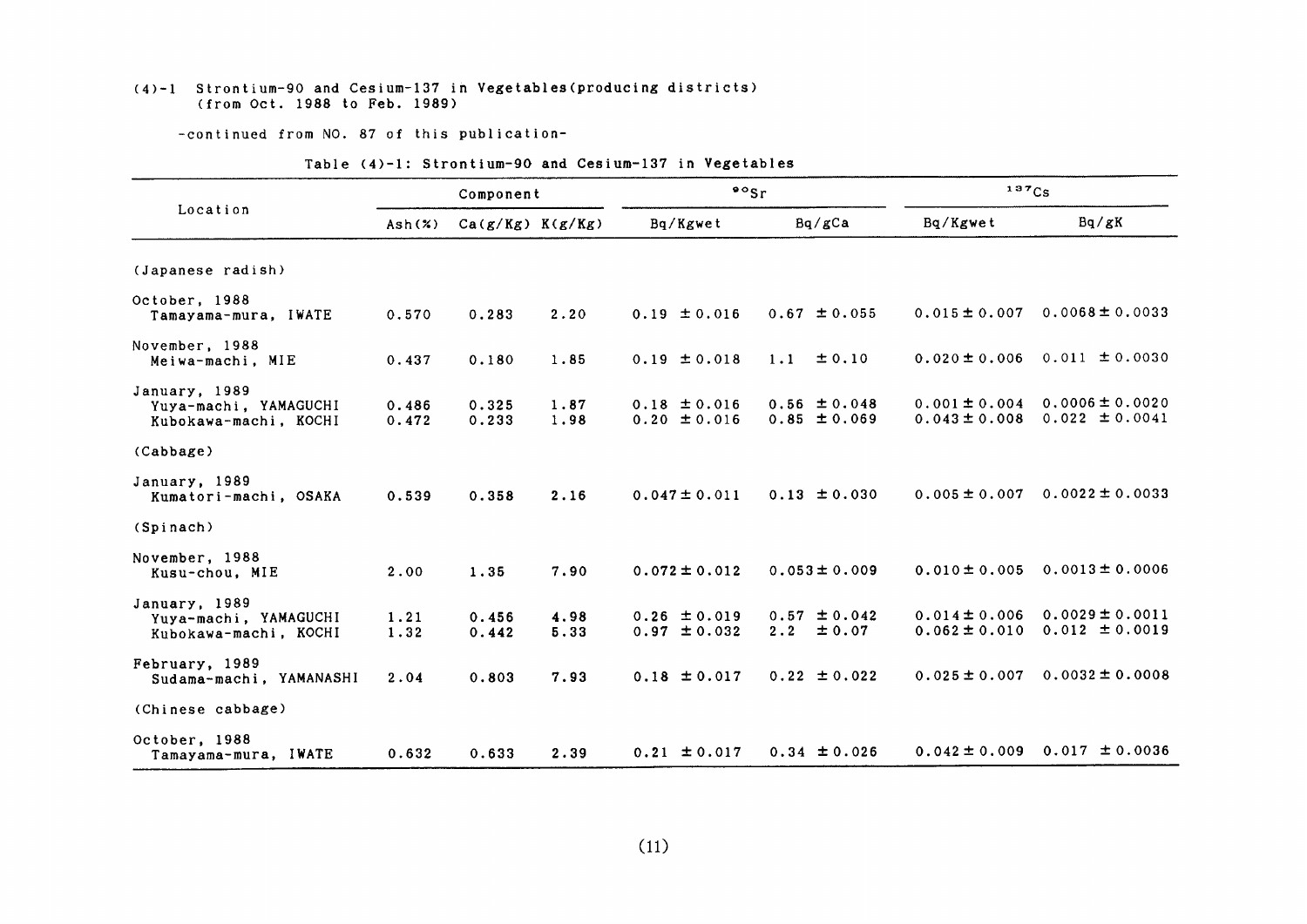#### (4)-2 Strontium-90 and Cesium-137 in Vegetables (consuming districts) (from Oct. 1988 to Feb. 1989)

-continued from NO. 87 of this publication-

#### Table (4)-2: Strontium-90 and Cesium-137 in Vegetables

|                                      |        | Component            |      | $\frac{80}{5}$    |                  | 137C <sub>S</sub> |                     |
|--------------------------------------|--------|----------------------|------|-------------------|------------------|-------------------|---------------------|
| Location                             | Ash(X) | $Ca(g/Kg)$ $K(g/Kg)$ |      | Bq/Kgwet          | Bq/gCa           | Bq/Kgwet          | Bq/gK               |
| (Japanese radish)                    |        |                      |      |                   |                  |                   |                     |
| October, 1988<br>Kyoto, KYOTO        | 0.446  | 0.161                | 1.85 | $0.52 \pm 0.024$  | 3.2<br>± 0.15    | $0.051 \pm 0.009$ | $0.028 \pm 0.0047$  |
| January, 1989<br>Nagasaki, NAGASAKI  | 0.479  | 0.195                | 2.00 | $0.028 \pm 0.011$ | $0.14 \pm 0.058$ | $0.000 \pm 0.004$ | $0.0001 \pm 0.0021$ |
| February, 1989<br>Yokohama, KANAGAWA | 0.523  | 0.278                | 2.01 | $0.10 \pm 0.014$  | $0.37 \pm 0.051$ | $0.007 \pm 0.004$ | $0.0034 \pm 0.0022$ |
| (Spinach)                            |        |                      |      |                   |                  |                   |                     |
| January, 1989<br>Nagasaki, NAGASAKI  | 1.37   | 0.458                | 4.36 | $0.055 \pm 0.012$ | $0.12 \pm 0.027$ | $0.025 \pm 0.006$ | $0.0056 \pm 0.0014$ |
| February, 1989<br>Yokohama, KANAGAWA | 1.29   | 0.367                | 5.51 | $0.047 \pm 0.012$ | $0.13 \pm 0.032$ | $0.008 \pm 0.005$ | $0.0014 \pm 0.0009$ |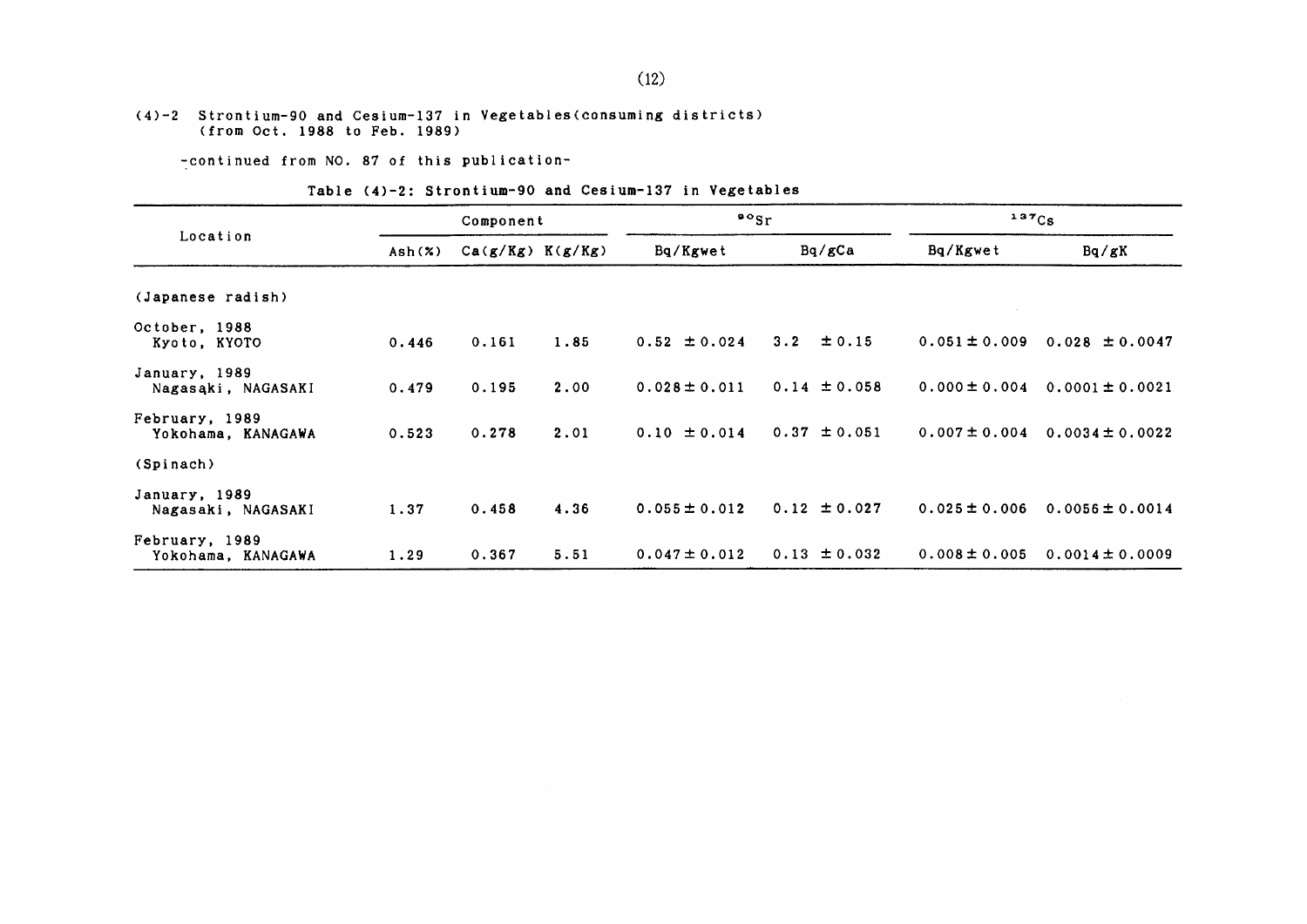#### (5) Strontium-90 and Cesium-137in Sea Fish (from Nov.1988 to Feb.1989)

-continued from NO. 87 of this publication-

| Table (5): Strontium-90 and Cesium-137 in Sea Fish |  |  |
|----------------------------------------------------|--|--|
|----------------------------------------------------|--|--|

|                                                                  | Component |                      |      |                   | $\cdot \cdot$       |                  | 137Cs              |  |  |
|------------------------------------------------------------------|-----------|----------------------|------|-------------------|---------------------|------------------|--------------------|--|--|
| Location                                                         | Ash(X)    | $Ca(g/Kg)$ $K(g/Kg)$ |      | Bq/Kgwet          | Bq/gCa              | Bq/Kgwet         | Bq/gK              |  |  |
| (Trachurus japonicus)<br>December, 1988<br>Odawara, KANAGAWA     | 1.52      | 0.323                | 4.82 | $0.000 \pm 0.009$ | $0.000 \pm 0.028$   | $0.34 \pm 0.017$ | $0.070 \pm 0.0035$ |  |  |
| (Limanda herzensteini)<br>February, 1989<br>Ootake, HIROSHIMA    | 2.91      | 6.37                 | 3.27 | $0.019 \pm 0.009$ | $0.0030 \pm 0.0014$ | $0.12 \pm 0.010$ | $0.036 \pm 0.0031$ |  |  |
| (Scomber japonicus)<br>November, 1988<br>Kyoto, KYOTO            | 1.25      | 0.889                | 2.76 | $0.000 \pm 0.008$ | $0.0000 \pm 0.0094$ | $0.18 \pm 0.013$ | 0.066 $\pm$ 0.0046 |  |  |
| January, 1989<br>Sakaiminato, TOTTORI                            | 1.45      | 0.950                | 3.40 | $0.003 \pm 0.008$ | $0.0031 \pm 0.0083$ | $0.20 \pm 0.013$ | $0.060 \pm 0.0037$ |  |  |
| (Sebastes inermis)<br>February, 1989<br>Yamaguchi-bay, YAMAGUCHI | 4.97      | 14.4                 | 3.17 | $0.043 \pm 0.010$ | $0.0030 \pm 0.0007$ | $0.17 \pm 0.015$ | $0.055 \pm 0.0046$ |  |  |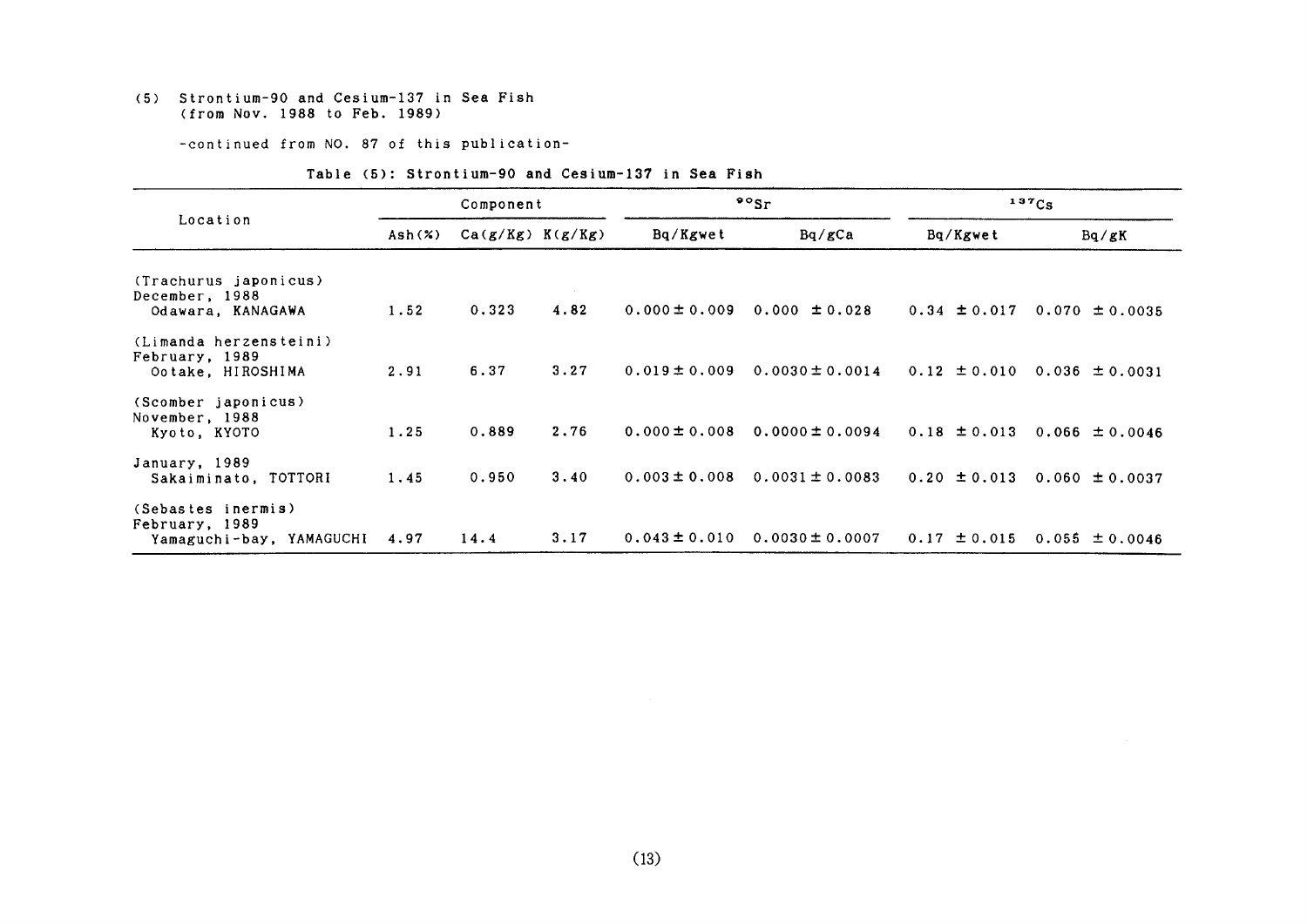$\label{eq:2.1} \frac{1}{\sqrt{2}}\int_{\mathbb{R}^3}\frac{1}{\sqrt{2}}\left(\frac{1}{\sqrt{2}}\right)^2\frac{1}{\sqrt{2}}\left(\frac{1}{\sqrt{2}}\right)^2\frac{1}{\sqrt{2}}\left(\frac{1}{\sqrt{2}}\right)^2\frac{1}{\sqrt{2}}\left(\frac{1}{\sqrt{2}}\right)^2\frac{1}{\sqrt{2}}\left(\frac{1}{\sqrt{2}}\right)^2.$ 

| Sea Fish |  |
|----------|--|
|          |  |

| Japanese name | English name    | Scientific name      |  |
|---------------|-----------------|----------------------|--|
| Aji           | Horse mackerel  | Trachurus japonicus  |  |
| Karei         | Flatfish        | Limanda herzensteini |  |
| Saba          | Common mackerel | Scomber japonicus    |  |
| Mebaru        | Black Rockfish  | Sebastes inermis     |  |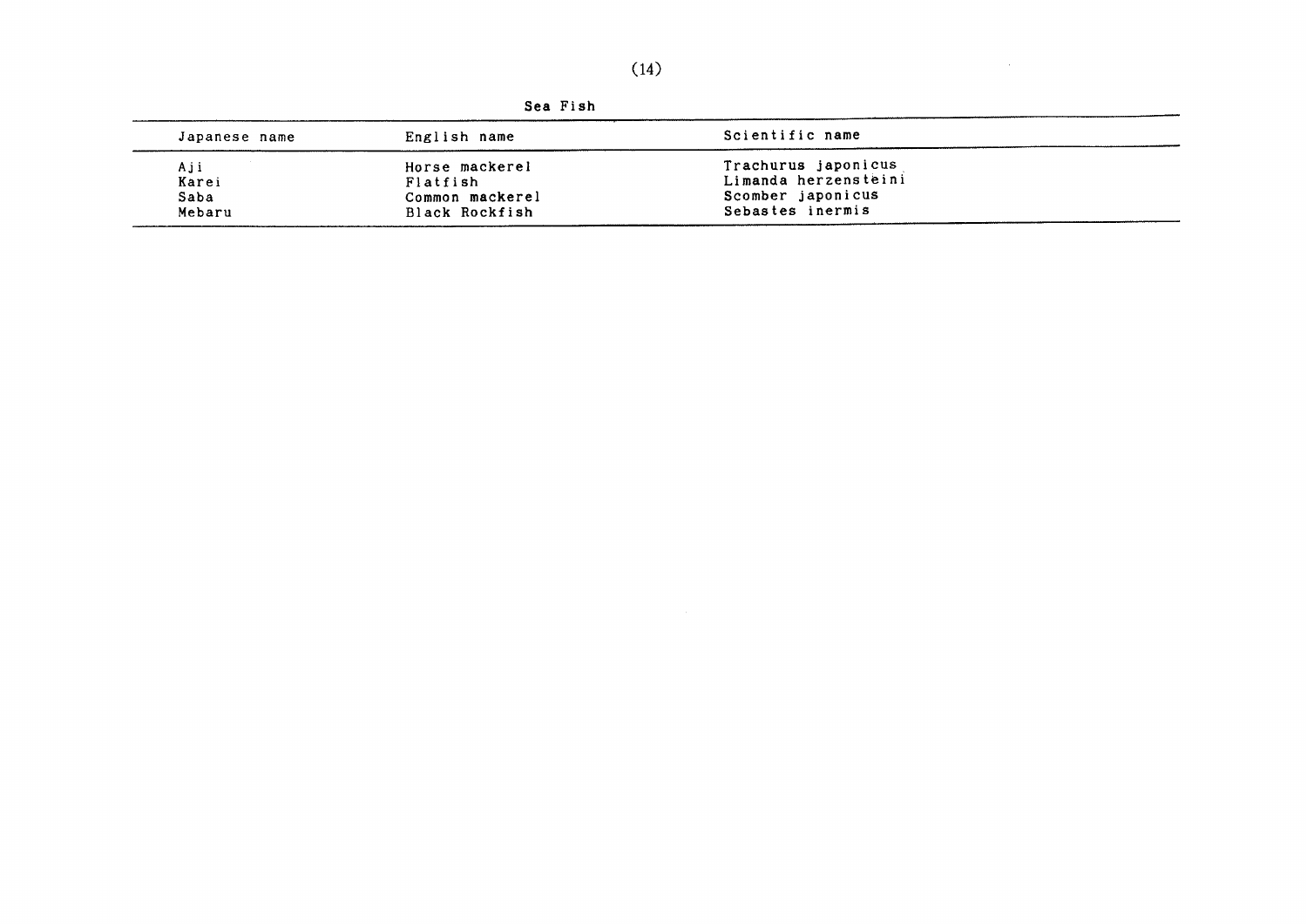#### (6) Strontium-90 and Cesium-137in Freshwater Fish (Dee.1988)

-COntinued from NO.87 of this publication-

|                                                     | Component |                      |      |          | $\cdot$ $\cdot$ sr                                                       | $137C_S$ |       |  |
|-----------------------------------------------------|-----------|----------------------|------|----------|--------------------------------------------------------------------------|----------|-------|--|
| Location                                            | Ash(X)    | $Ca(g/Kg)$ $K(g/Kg)$ |      | Bq/Kgwet | Bq/gCa                                                                   | Bq/Kgwet | Bq/gK |  |
| (Carassius auratus)<br>December, 1988<br>Uji, KYOTO | 4.28      | 10.8                 | 2.90 |          | $0.96 \pm 0.032$ $0.089 \pm 0.0029$ $0.066 \pm 0.009$ $0.023 \pm 0.0031$ |          |       |  |

#### Table (6): Strontium-90 and Cesium-137 in Freshwater Fish

|               | Freshwater Fish |                   |  |
|---------------|-----------------|-------------------|--|
| Japanese name | English name    | Scientific name   |  |
| Funa          | A crucian carp  | Carassius auratus |  |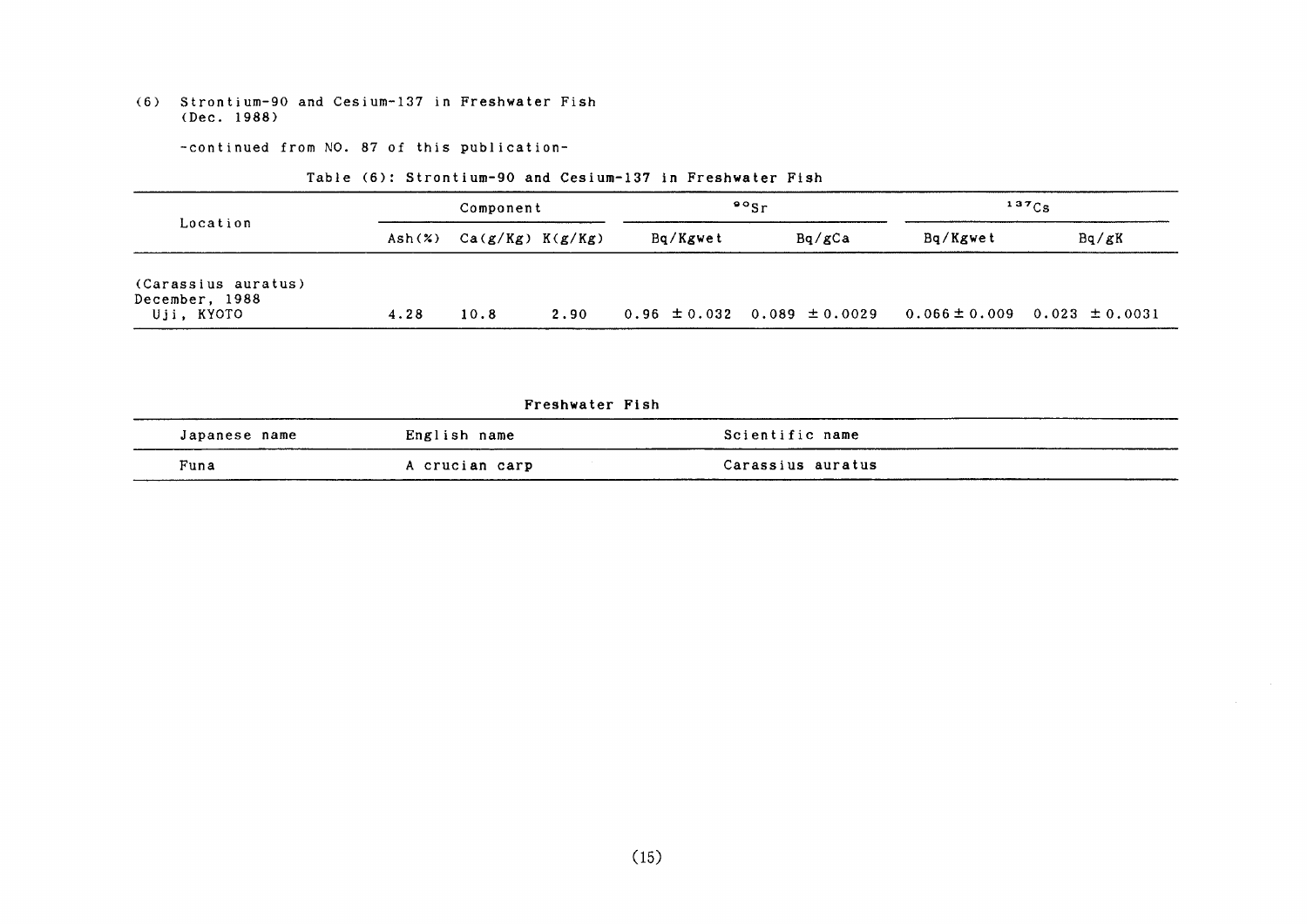(7) Strontium-90 and Cesium-137in She11fish (Feb,1989)

-continued from NO. 87 of this publication-

#### Table (7): Strontium-90 and Cesium-137 in Shellfish

|                                                                 |                                       | Component            |      |          | $\cdot$ $\cdot$                     | 137Cs    |                                      |
|-----------------------------------------------------------------|---------------------------------------|----------------------|------|----------|-------------------------------------|----------|--------------------------------------|
| Location                                                        | $\text{Ash}(\boldsymbol{\mathsf{x}})$ | $Ca(g/Kg)$ $K(g/Kg)$ |      | Bq/Kgwet | Ba/KCa                              | Bq/Kgwet | Bq/gK                                |
| (Ostrea gigas)<br>February, 1989<br>Hatukaichi-machi, HIROSHIMA | 1.66                                  | 0.665                | 2.39 |          | $0.017 \pm 0.019$ 0.025 $\pm 0.029$ |          | $0.027 \pm 0.011$ 0.011 $\pm 0.0047$ |

Shellfish

 $\sim$ 

| Japanese name | English name | Scientific name |
|---------------|--------------|-----------------|
| Kaki          | Oyster       | Ostrea gigas    |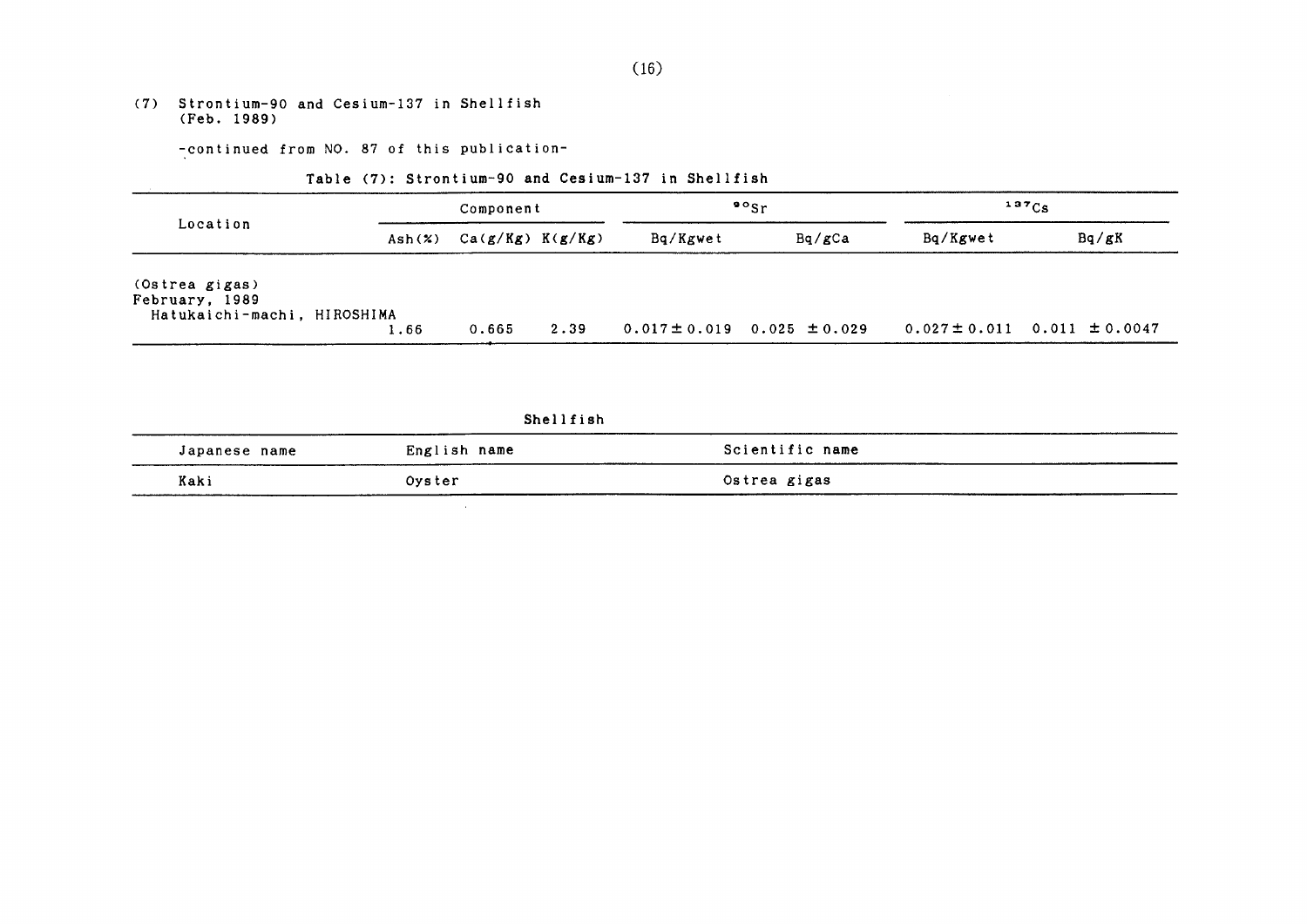#### (8) Strontium-90 and Cesiun-137in Seaweeds (Feb.1989)

-COntinued from NO.87 0f this publication-

|                                                                         | Component            |                         |                      |                                                             | $\cdot$ $\cdot$                                             | $137C_S$                                                  |                                                                  |
|-------------------------------------------------------------------------|----------------------|-------------------------|----------------------|-------------------------------------------------------------|-------------------------------------------------------------|-----------------------------------------------------------|------------------------------------------------------------------|
| Location                                                                | $\text{Ash}(x)$      | $Ca(g/Kg)$ $K(g/Kg)$    |                      | Bg/Kgwet                                                    | Bq/gCa                                                      | Bq/Kgwet                                                  | Bq/gK                                                            |
| (Undaria pinnatifida)<br>February, 1989                                 |                      |                         |                      |                                                             |                                                             |                                                           |                                                                  |
| Minamichita-machi, AICHI<br>Hiroshima, HIROSHIMA<br>Shimabara, NAGASAKI | 2.56<br>2.27<br>3.23 | 0.901<br>0.383<br>0.651 | 7.12<br>7.00<br>10.9 | $0.030 \pm 0.011$<br>$0.031 \pm 0.011$<br>$0.014 \pm 0.011$ | $0.034 \pm 0.013$<br>$0.030 \pm 0.029$<br>$0.021 \pm 0.017$ | $0.12 \pm 0.10$<br>$0.026 \pm 0.006$<br>$0.025 \pm 0.009$ | $0.017 \pm 0.0014$<br>$0.0037 \pm 0.0009$<br>$0.0023 \pm 0.0008$ |

#### Table (8): Strontium-90 and Cesium-137 in Seaweeds

#### Seaweeds

| Japanese name | English name   | Scientific name     |
|---------------|----------------|---------------------|
| Wakame        | Wakame seaweed | Undaria pinnatifida |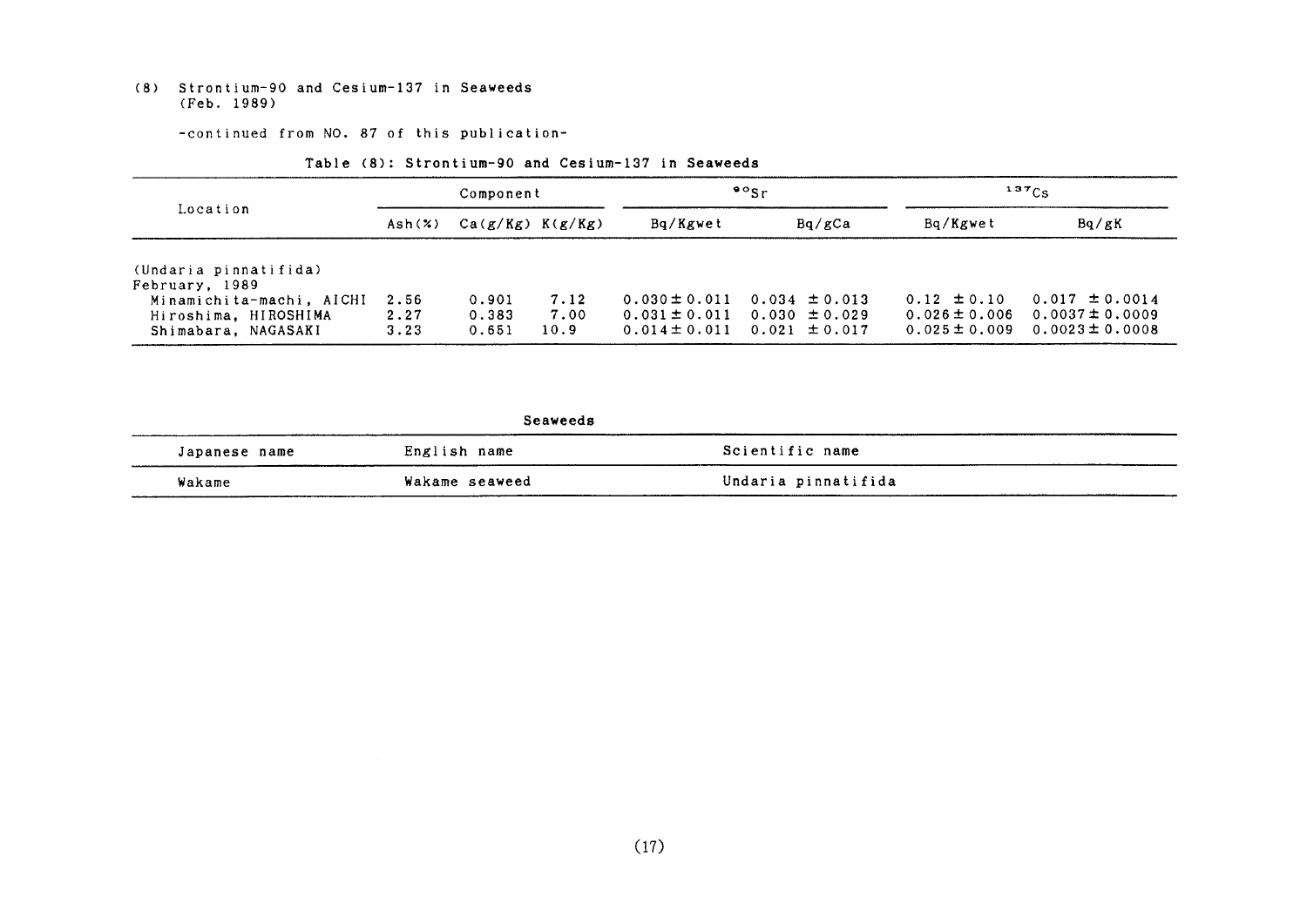Total Diet  $* * *$ \* \* \*







 $Fig. 1$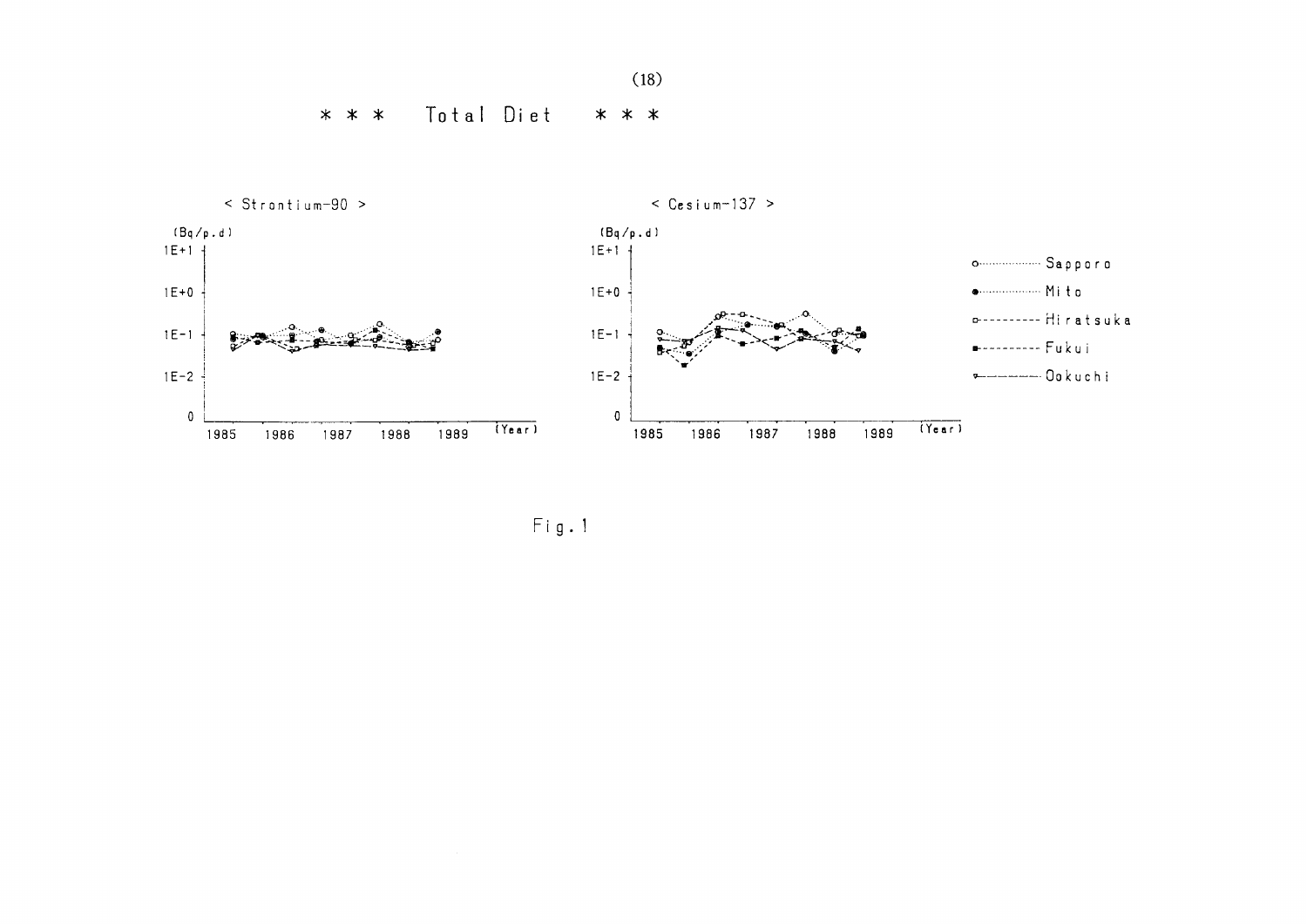#### Rice (producing districts) \* \* \*  $* * *$



 $\bar{z}$ 

 $Fig. 2-1$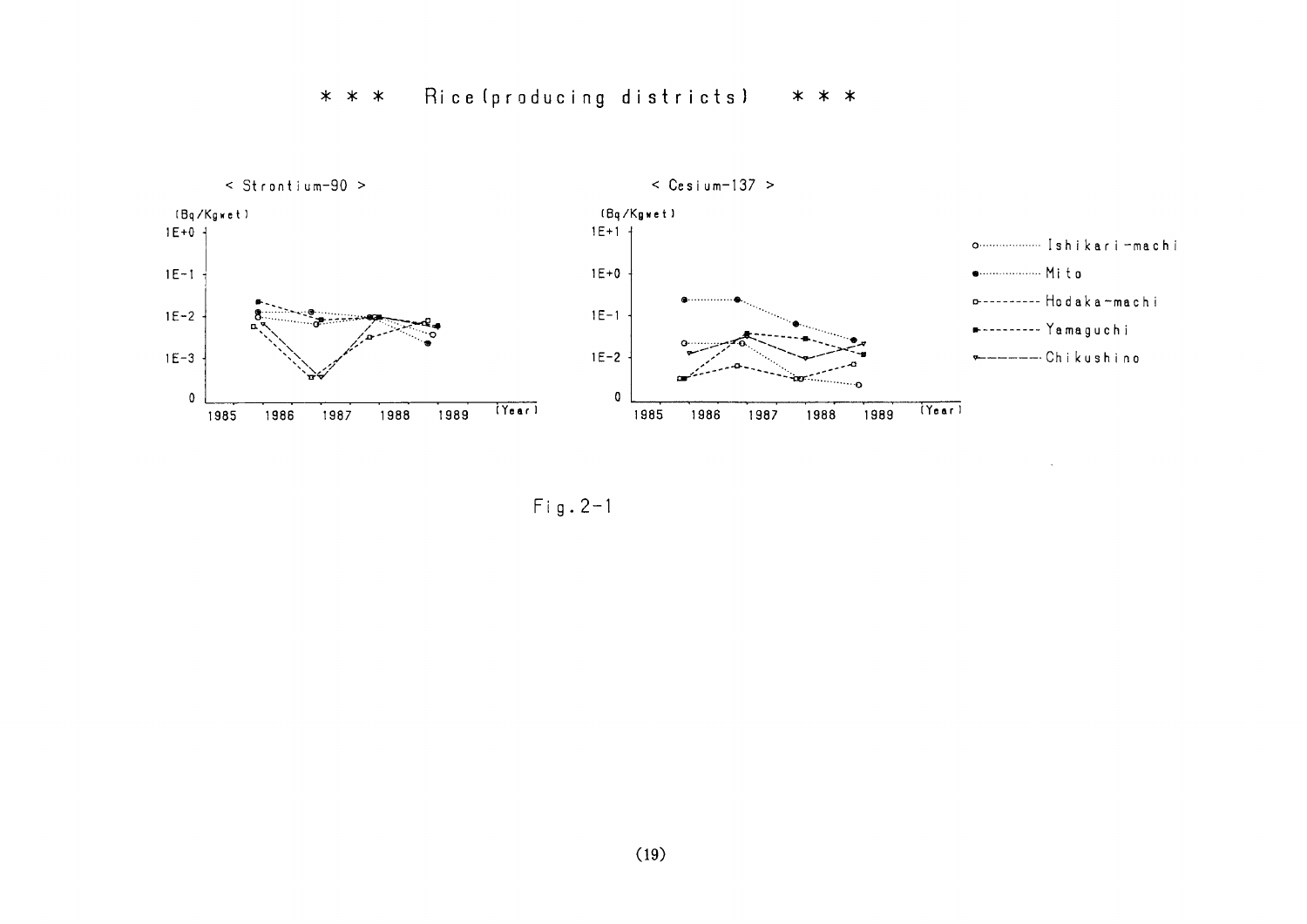Rice (consuming districts) \* \* \* \* \* \*



 $Fig. 2-2$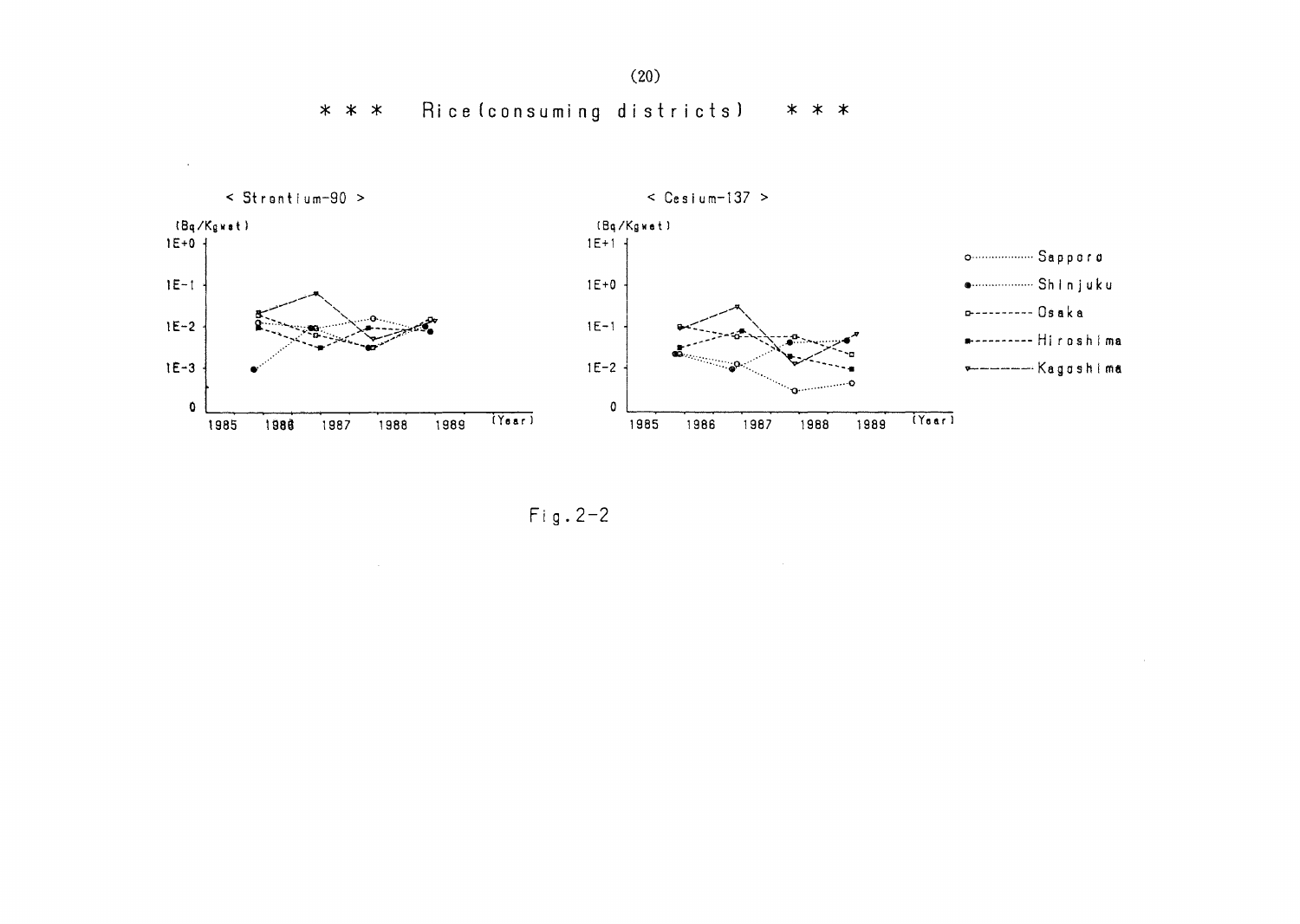

 $Fig. 3-1$ 

 $\Delta$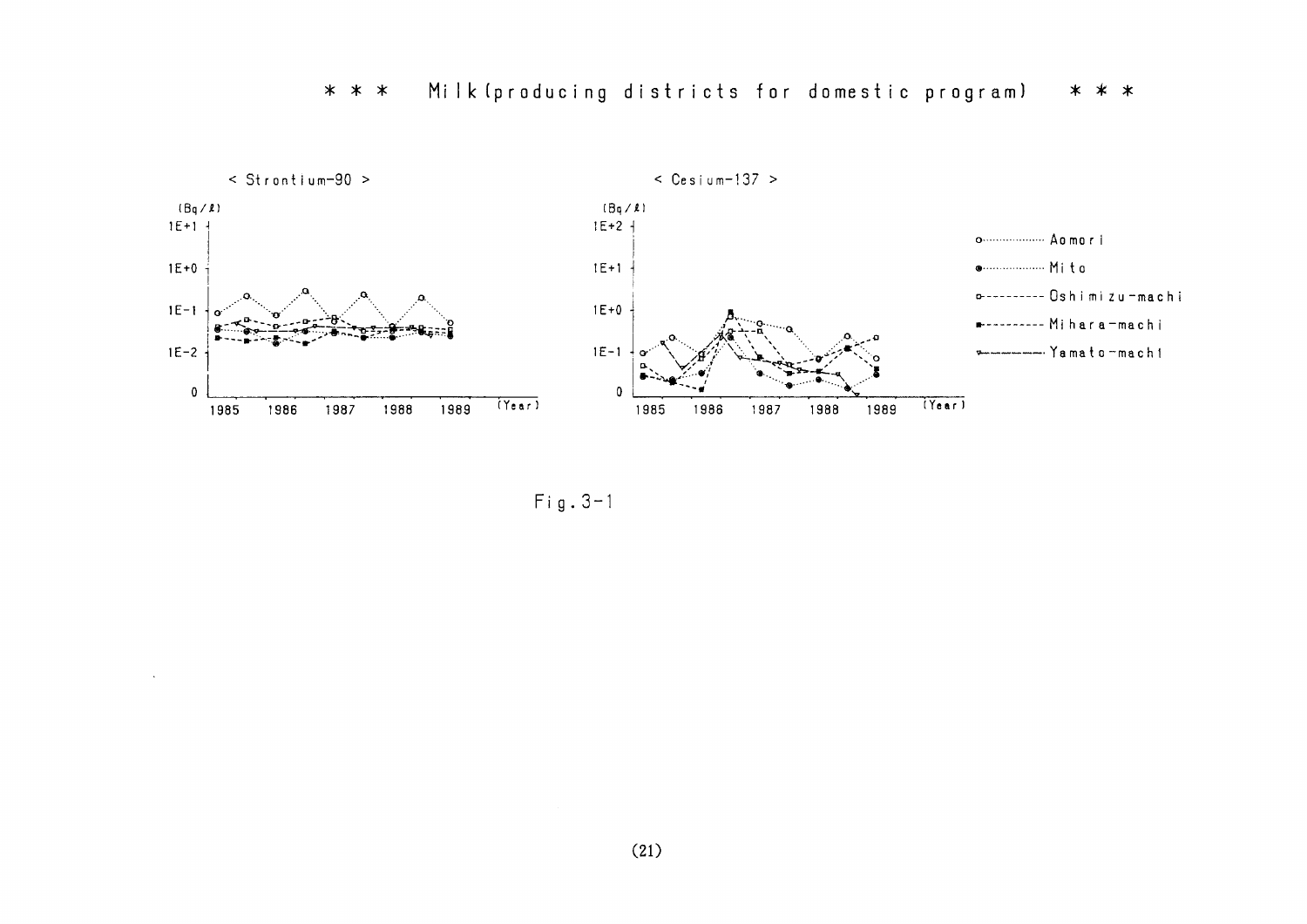$(22)$ 

Milk (producing districts for WHO program) \* \* \* \* \* \*



 $Fig. 3-2$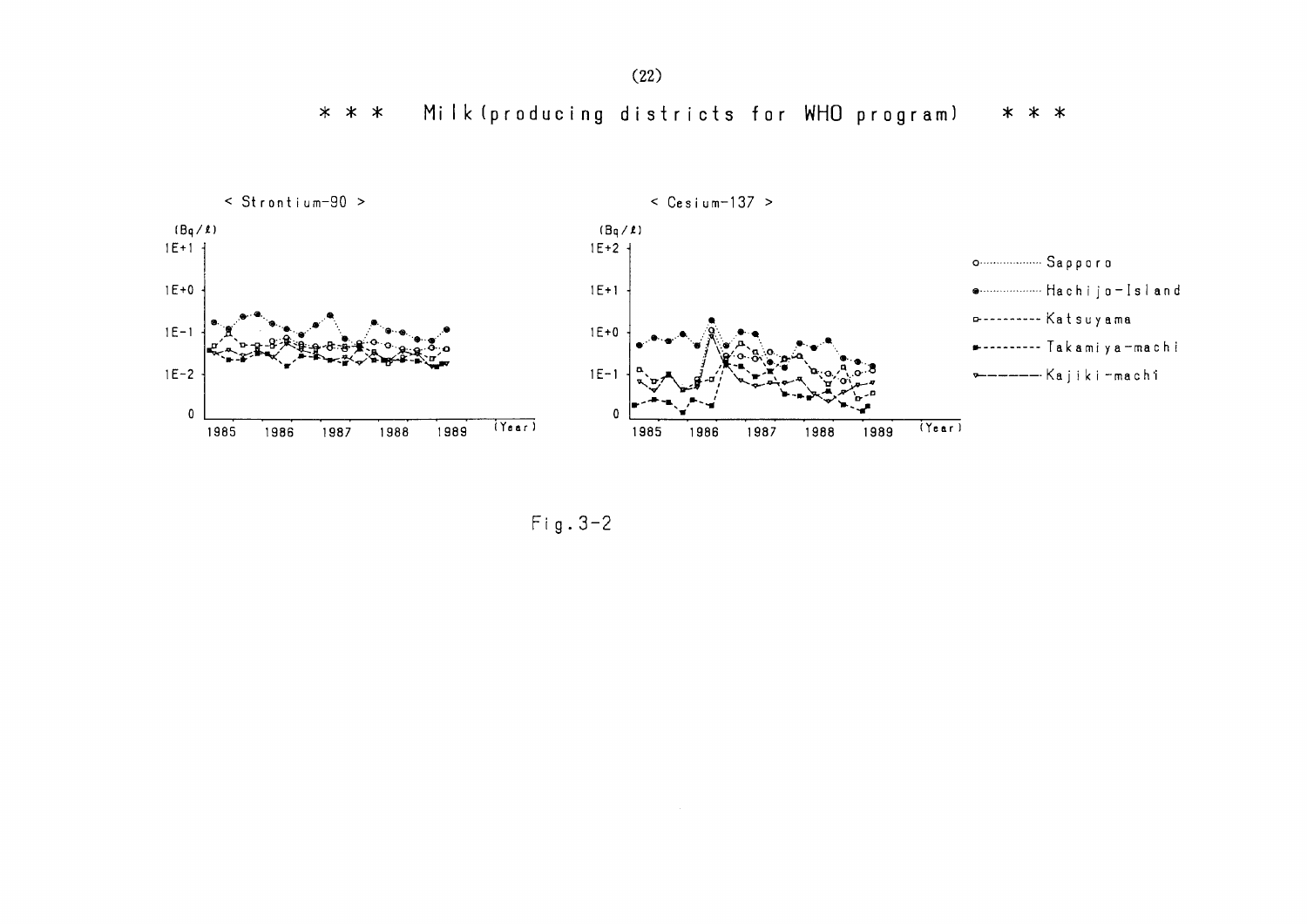## \* \* \* Mi[k(consuming districts】 \* \* \*



Fig.3-3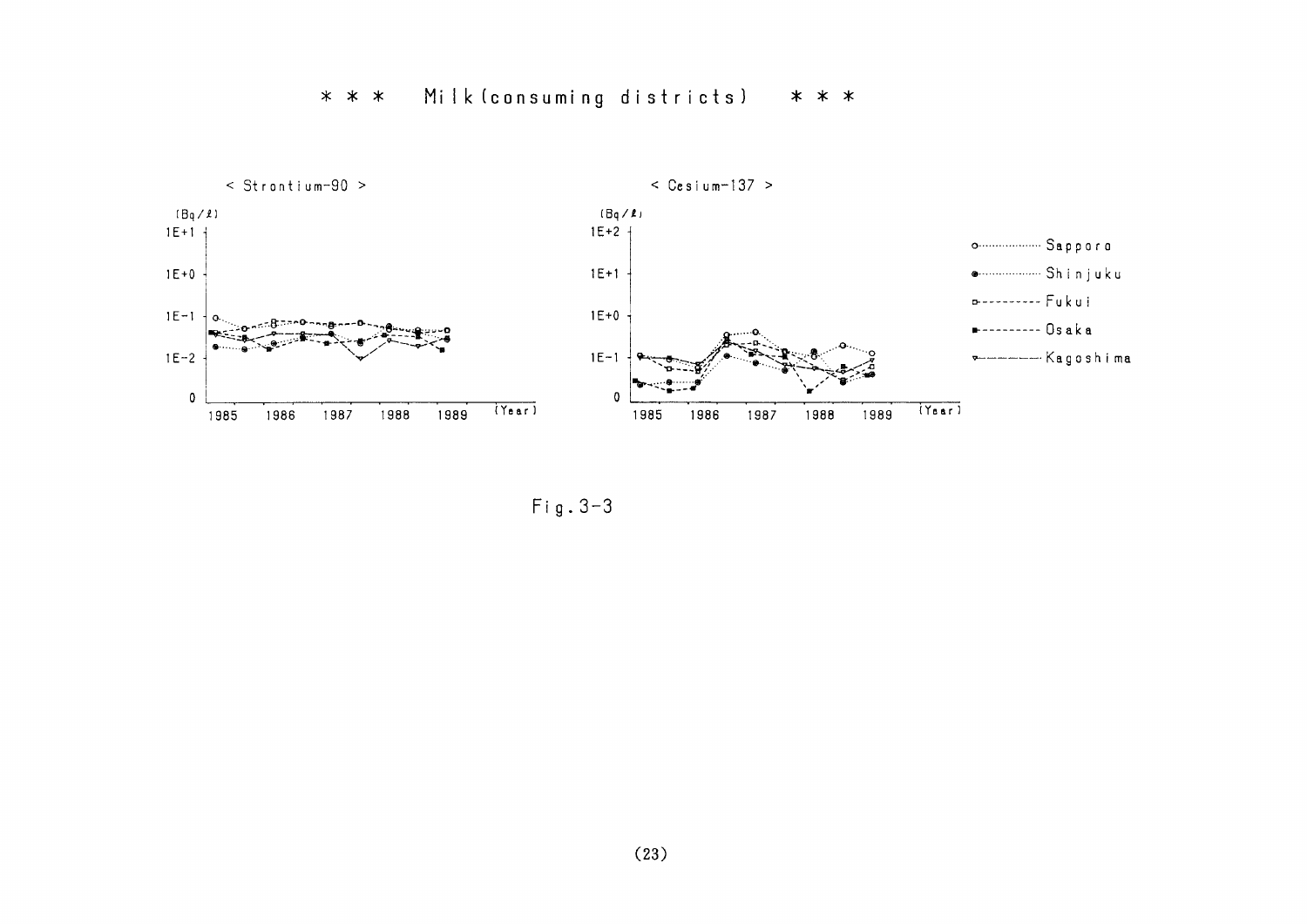$* * *$ Vegetables (consuming districts)  $* * *$ [ Japanese radish ]



 $\le$  Cesium-137 >



 $Fig. 4-2$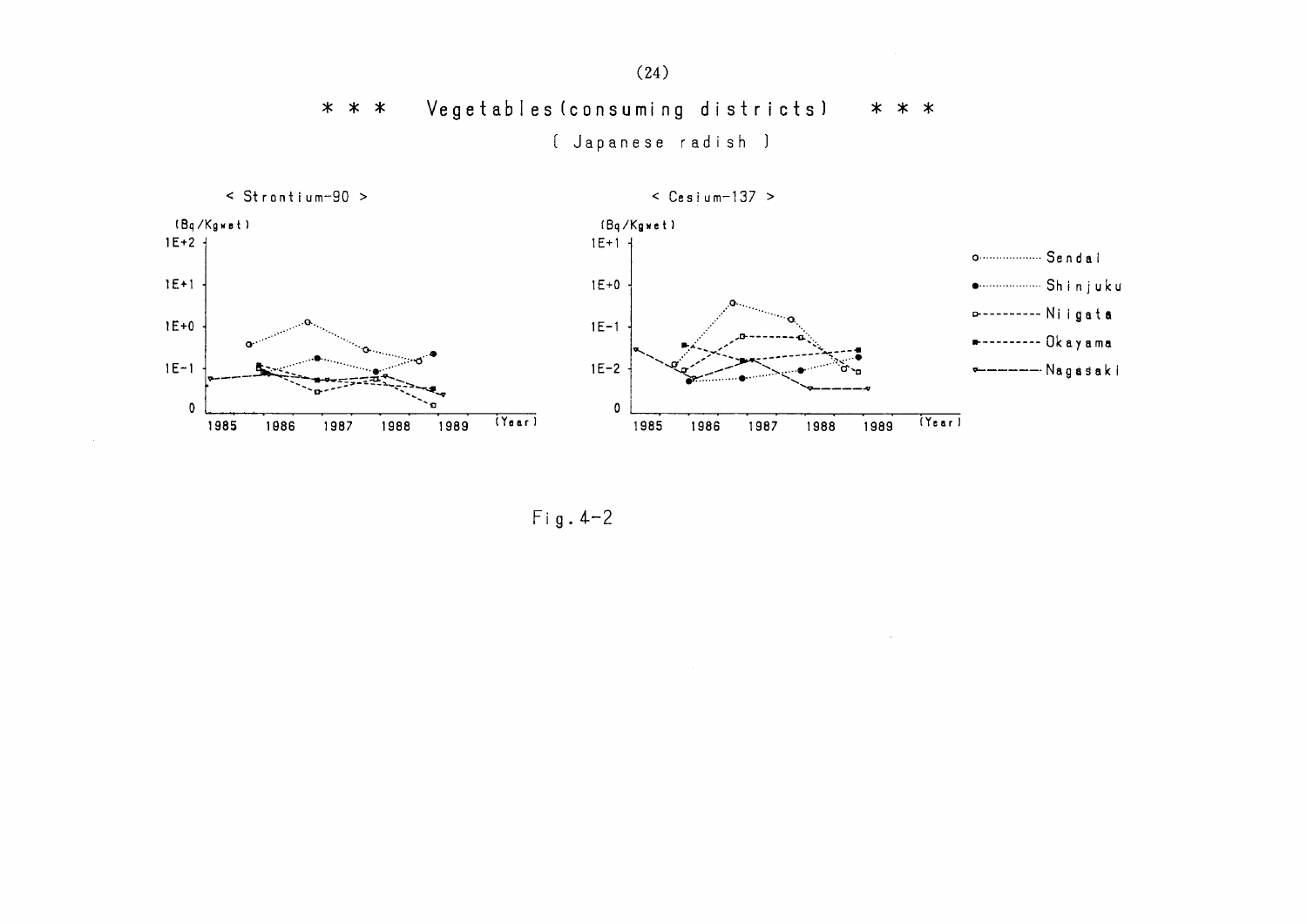Sea Fish  $* * *$ \* \* \* [ Scomber japonicus ]



 $Fig. 5$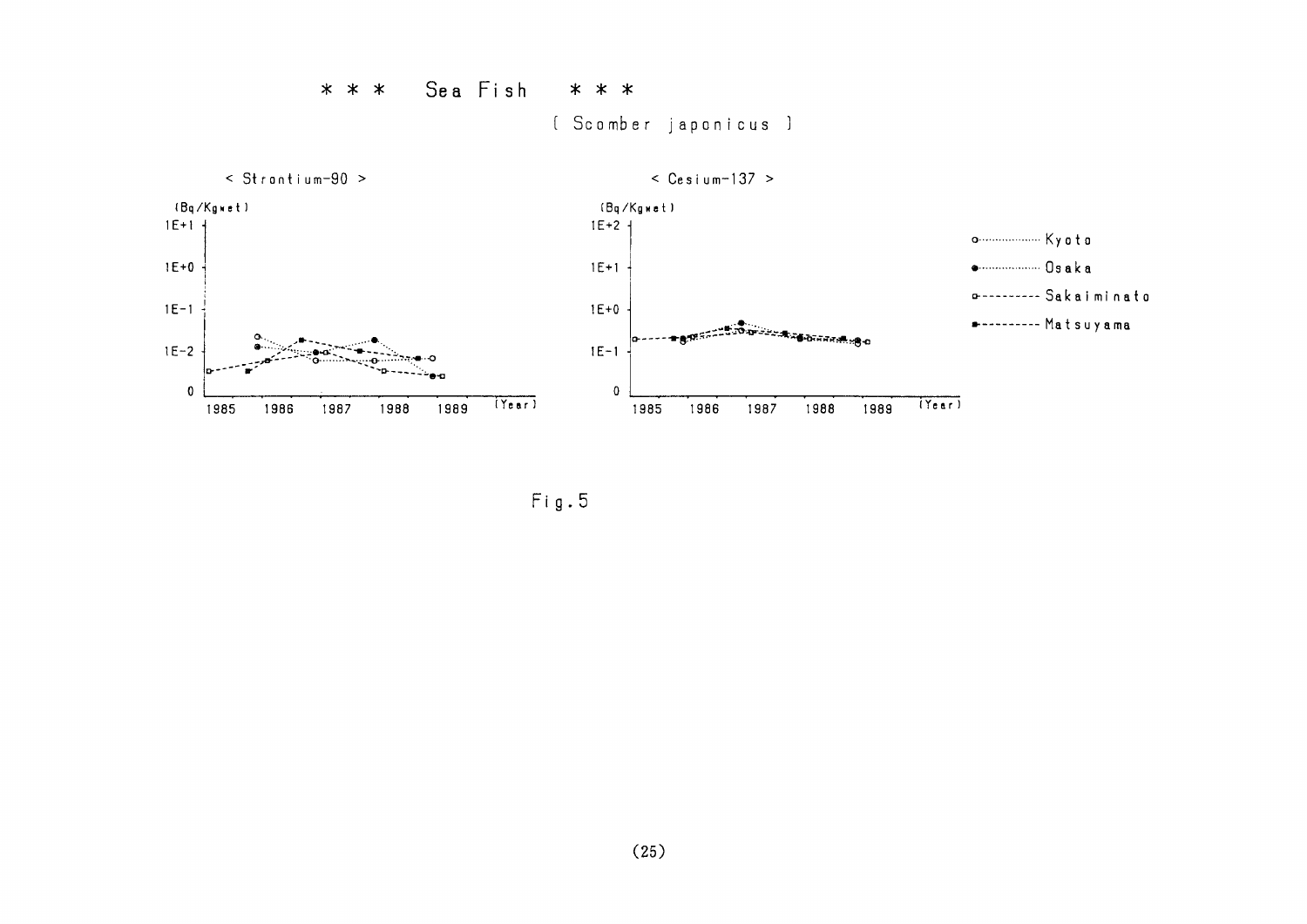Freshwater Fish  $* * *$  $* * *$ (Carassius auratus)

 $\leq$  Strontium-90 >

 $\leq$  Cesium-137 >



 $Fig. 6$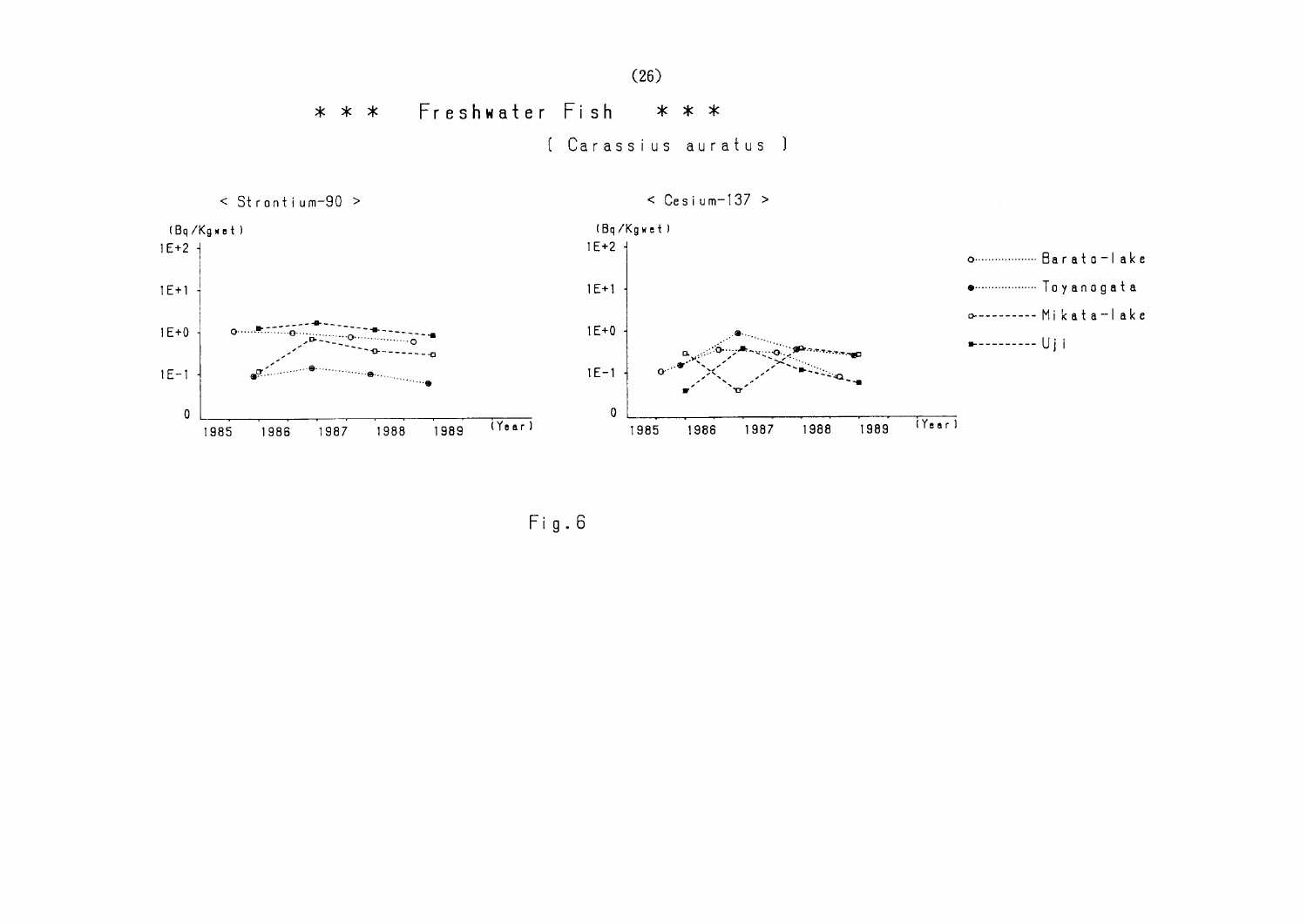#### Shellfish \* \* \*  $* * *$ ( Turbo cornutus )



 $Fig.7$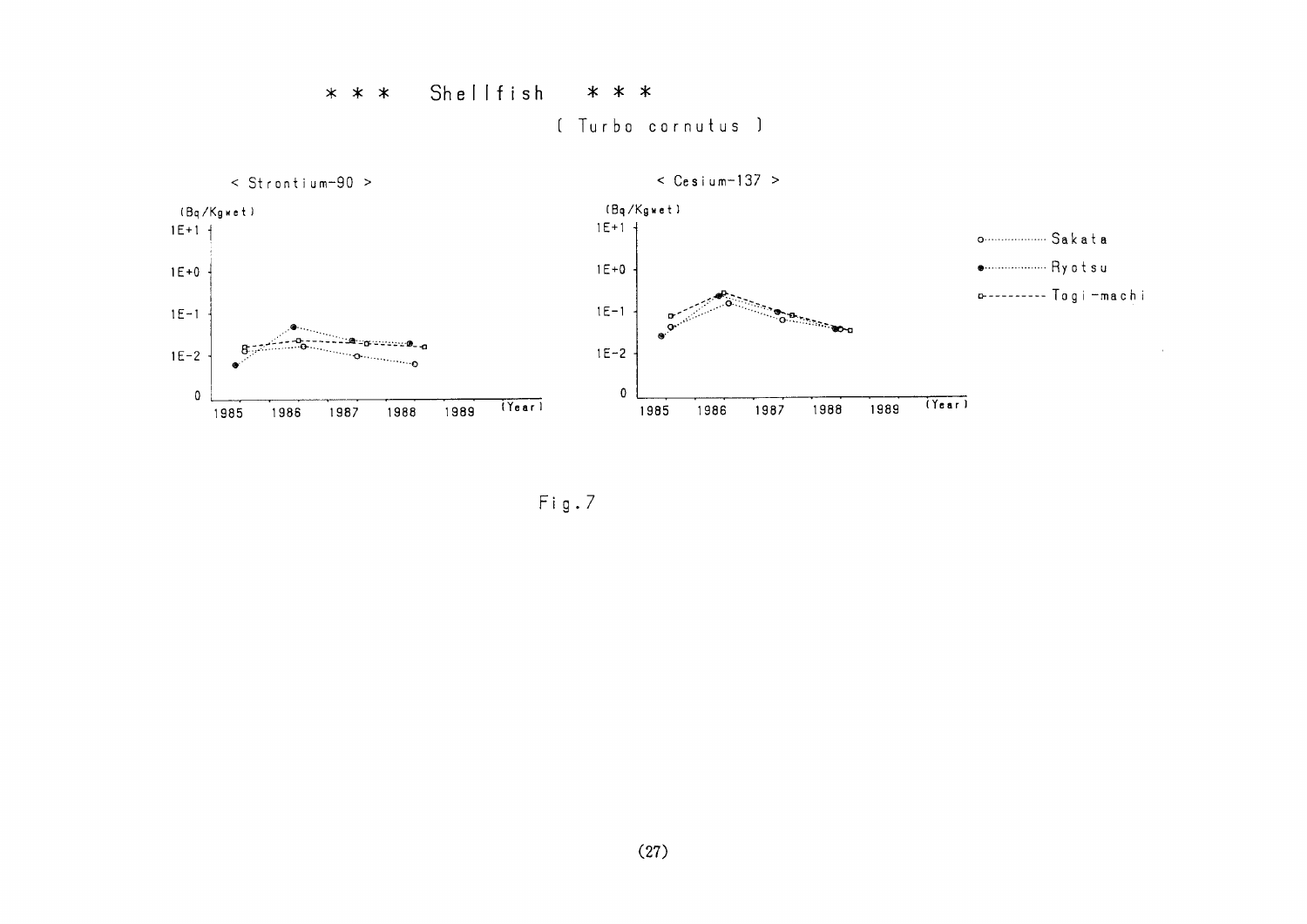Seaweeds  $* * *$ \* \* \*

[ Undaria pinnatifida ]

 $\leq$  Strongium-90 >

 $\bar{z}$ 

 $\le$  Cesium-137 >



 $Fig. 8$